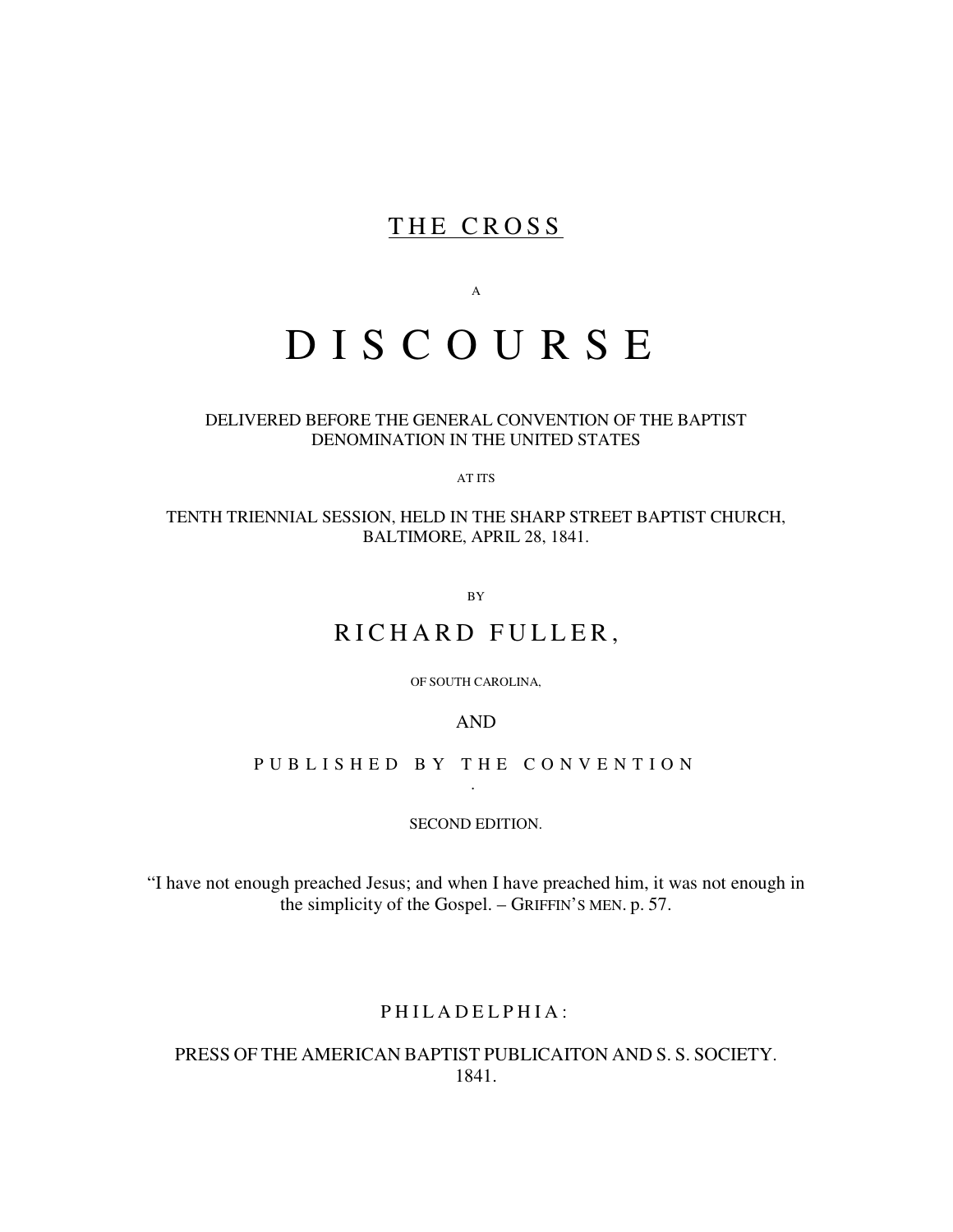PHILADELPHIA: King and Baird, Printers, No. 9 George Street.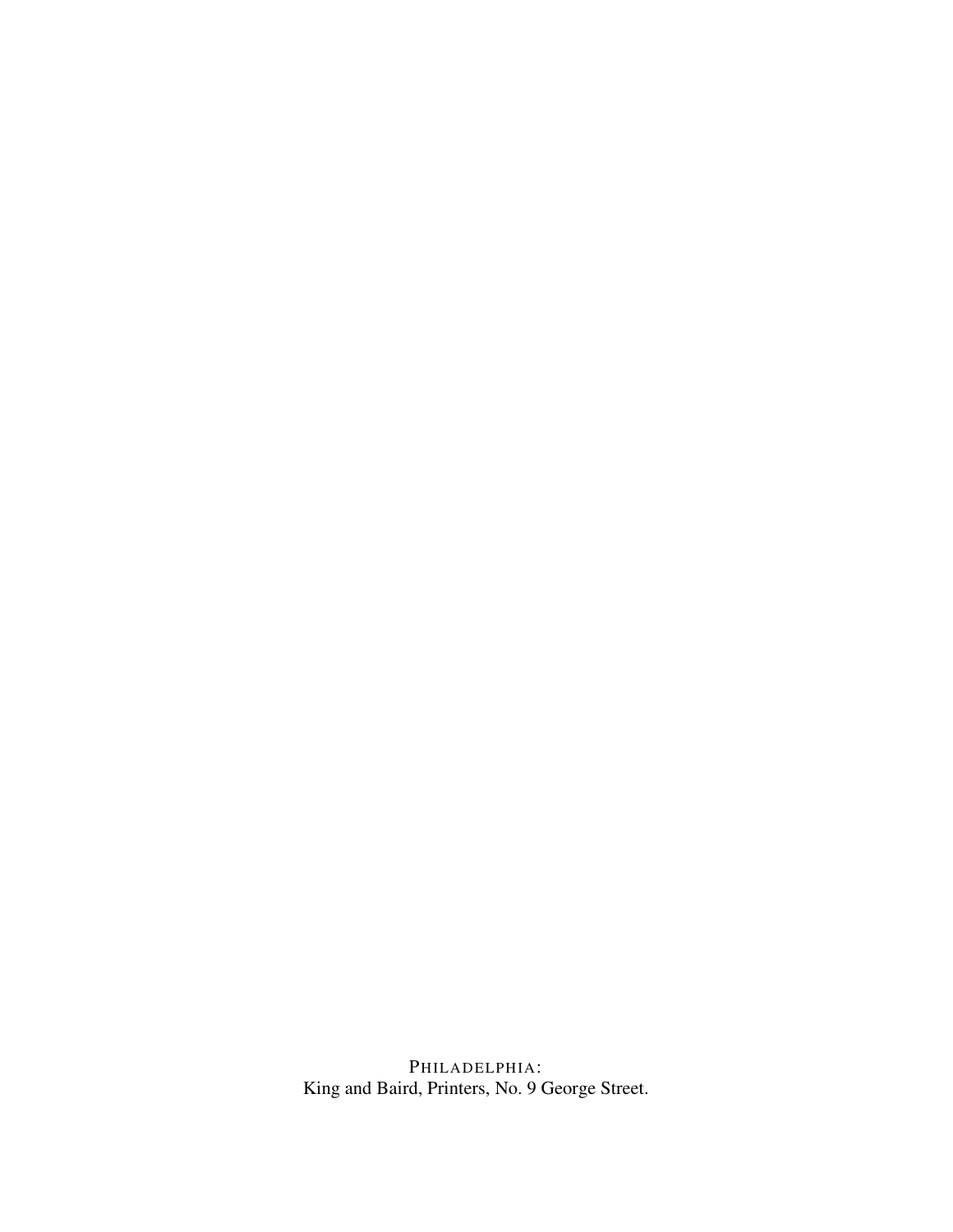#### TO THE

## REV. FRANCIS WAYLAND, JR. D. D.,

#### THIS

## SECOND EDITION

#### IS AFFECTIONATELY DEDICATED

#### BY THE

# AUTHOR.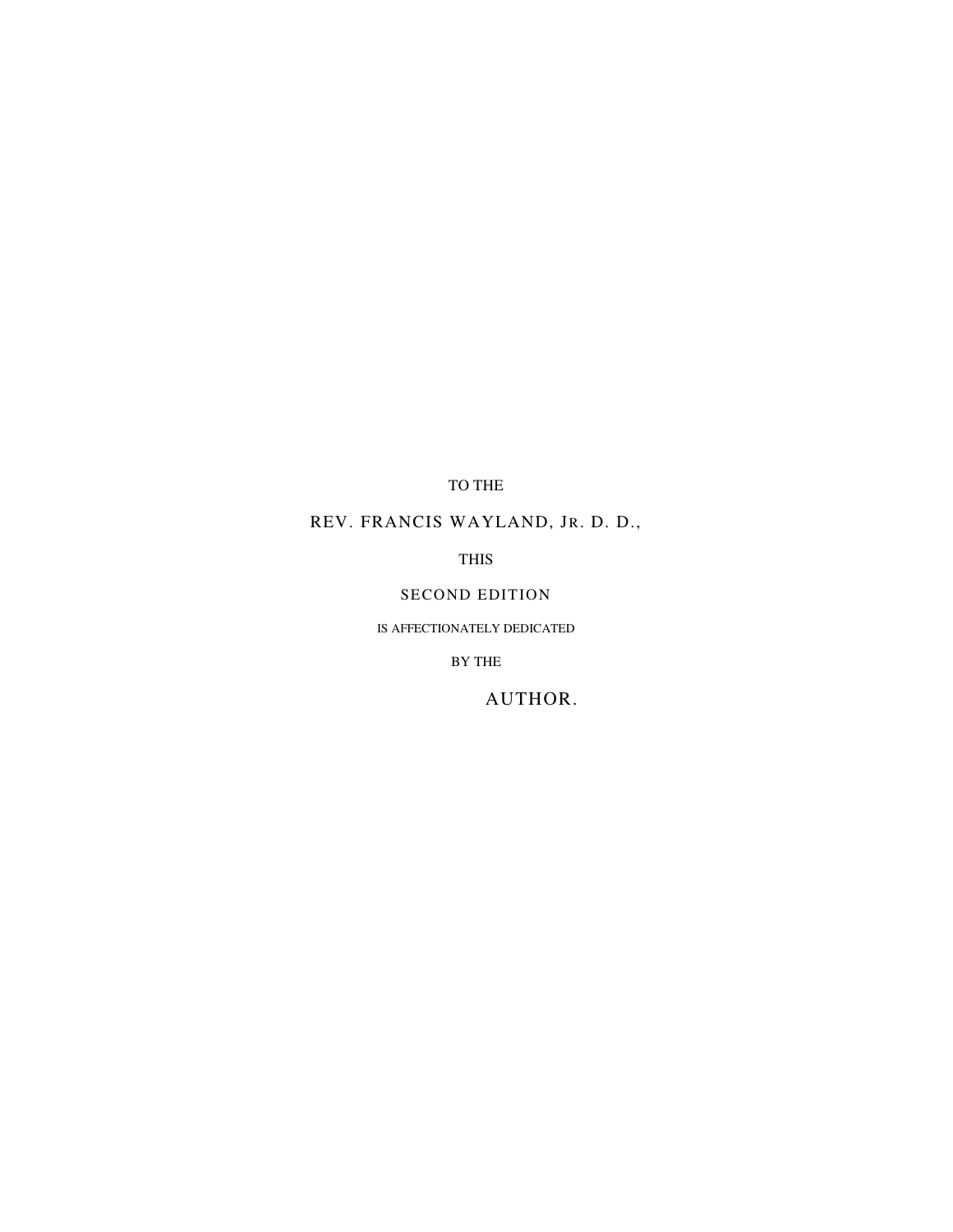This sermon was not written out before its delivery – yet the author believes that he has been able to recall almost exactly the very words spoken. He allows it to be published because the vote of the convention is with him imperative as to a discourse preached by an appointed organ. With regard to the question of general and particular Redemption the author begs to be considered as not touching it in any way. The atonement is a mystery so magnificent and stupendous, that, beyond a doubt, all our present conceptions of its design and influence will in eternity appear to us inexpressibly little, contracted, and mean.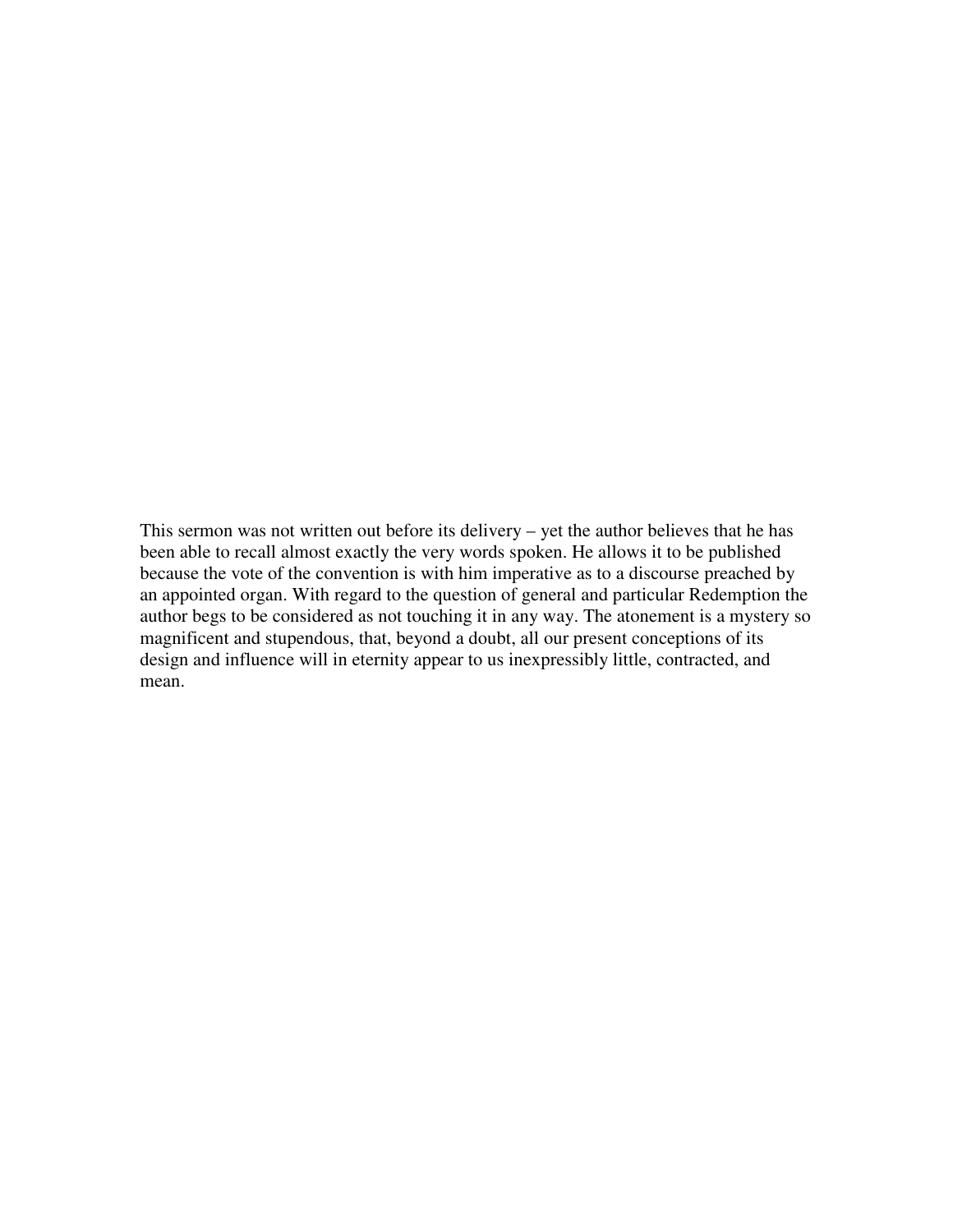# THE CROSS.

#### JOHN 12: 32.

\_\_\_\_\_\_\_\_\_

#### AND I, IF BE LIFTED UP FROM THE EARTH, WILL DRAW ALL MEN UNTO ME.

That is a singular account given by Eusebius of the conversion of Constantine. He was marching, says the historian, at the head of his army from France, to encounter his rival Maxentius in a conflict upon the issue of which his empire depended. Oppressed with anxiety, he prayed that some God would aid him; when, in the heavens and higher than the sun, a luminous cross appeared, emblazoned with these words, "*by this sign thou shalt "conquer."* He did conquer, and ever after the cross was displayed as the banner of the Caesars.

The truth of this narrative I, of course, shall not now examine. It is certain, Fathers and Brethren, and all important for us to realize, that, in the noble enterprise in which we are engaged, there is but one standard which can be upreared successfully – but one banner which, star-like, must sit and shine above our ranks, and lead us on to victory – and that this is the Cross, - the Cross of our Lord Jesus Christ.

How exactly to the subject in hand is the prediction uttered by a prophet, and cited by Paul in the fifteen chapter of Romans. "In that day there shall be a root of Jesse, which shall stand for an ensign of the people; to it shall the Gentiles seek." And although it is probable that Isaiah himself did not comprehend "what the spirit of Christ which was in him did signify" (for a cross! A gallows! – even upon the vision of that most rapt of all the Seers of Israel, could *this* have streamed as an engine for man's redemption, an ensign for the gathering and disenthralling of the nations?); yet we, my brethren, understand the prophecy and its fulfillment.

The very act, indeed, of the crucifixion, and the very hour, furnished remarkable proof, or rather a significant type and adumbration, of the influence which the cross would exert. On that day and witnessing that spectacle were present, in truth, the very "all men" – i.e. all classes of men – to whom the text refers; and observe the effect on them. In the Roman centurion, behold a representative of the intellectual and skeptical; and what is the effect on him? He is convinced, he "feared greatly, saying truly this was the Son of God." In the multitude, remark the careless and thoughtless; what are their emotions? Roused and agitated, they leave the spot, smiting heavily on their breasts."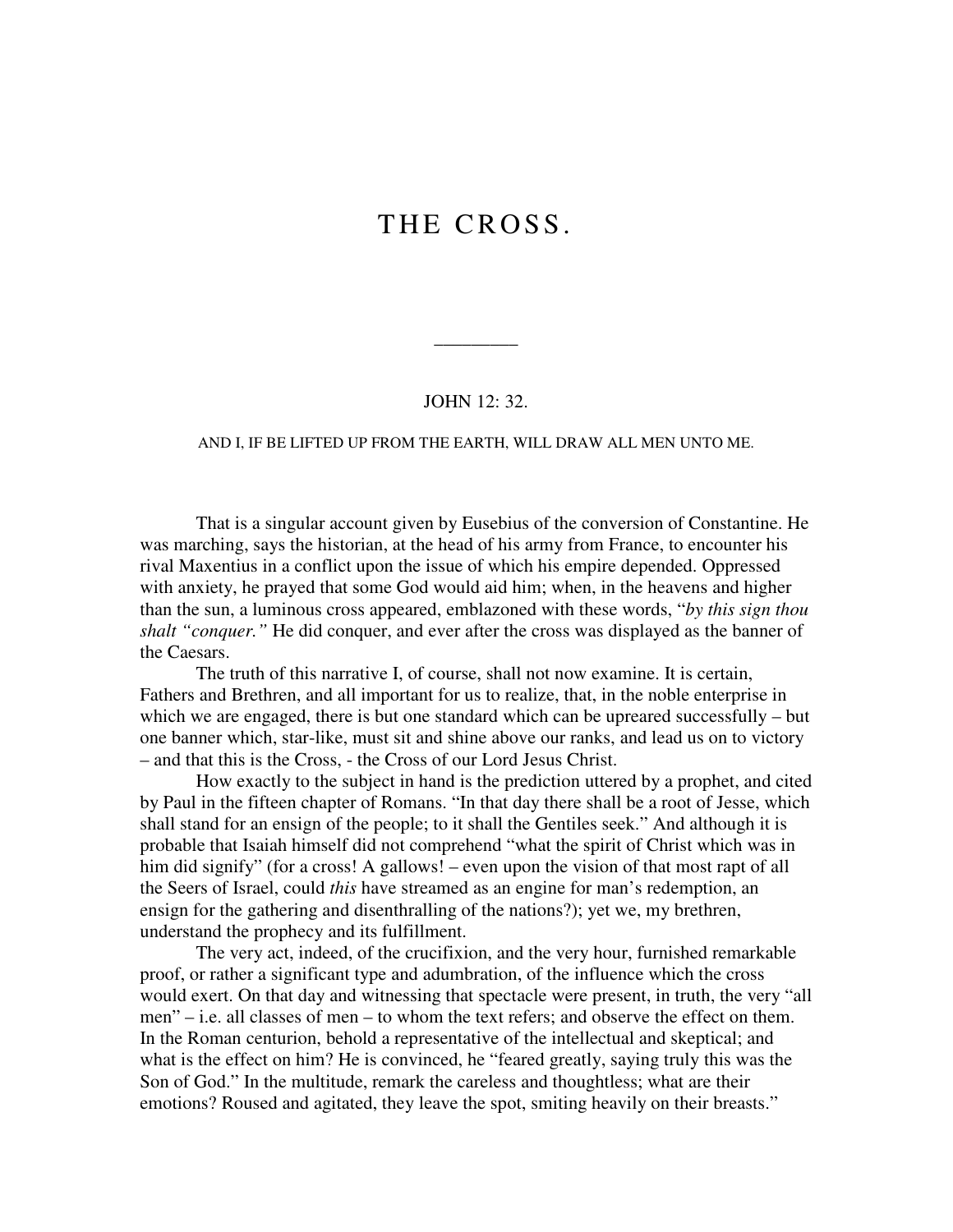And in that poor thief – in his conscious guilt, his penitence, his cry for help, and the answer which at once dispels his fears, and sheds joy throughout his soul, and opens to him the gates of Paradise – see there the influence of the cross upon a sinner, its power to stir, and then to hush, the guilty clamor within him.

Behold the might of the cross as exhibited in the very act of crucifixion, and on that memorable day when the Saviour was lifted up. But was this power confined to that time, and to that place? No, my brethren. As Paul said to the Galatians who had heard the Gospel, "*Jesus Christ has been evidently set forth crucified among you,"* although Galatia was some hundreds of miles distant from Calvary, - so, wherever the gospel is now preached to a people, there the Saviour is set forth lifted up among that people, and there the same influence will be felt, the same potency exerted. Still it is true, (and I here indicate the subject and division of my whole discourse) still it is true, - that whatever the intellect of a man, there is an argument in the cross to convince him; whatever the heedlessness of a man, there is an energy in the cross to rouse him; in fine, whatever his guilt, there is in the cross a magnetism to draw, and a magic to change, and a mystery to save him. Let us resume these thoughts. I beg you, my hearers, to honor me with all your attention. And "O Thou that hearest prayer vouchsafe me the adorable succours of thy grace, and hasten the time when unto Thee shall all flesh come!" Amen.

I am going to consider the cross, in the first place, simply as an argument; and recollect, the Saviour himself declares that one object of his mission and death was the assertion and establishment of the truth. It was just before he died upon the cross that he said, "To this end I was born, and for this cause came I into the world, that I should bear witness to the truth." And the apostle represents "the truth in Jesus," as the only truth that can really master the intellect of man, and make him wise unto salvation, because this alone converts speculation into certainty, and substitutes assurance as to eternal things, for those vague and confused and unsettled conjectures which may exist in truth out of Jesus, but are wholly incompetent and ineffectual.

Only "the truth as it is in Jesus" will avail, says the apostle, and with reason. Why, just reflect for a moment – just consider, my brethren, what it is the gospel requires in calling us to be Christians. It is to immolate self – it is to be divorced from the world, to renounce the world, to be crucified to the world! ------ Renounce the world! be crucified to the world! And of whom is this required? – by no means; of men; - of beings carrying within them a thousand appetites, a thousand passions, a thousand propensities, and around whom are strewed from their cradles to their graves objects most seductive, and solicitations most refined and delicate. All these inclinations must be subdued, all these importunities repelled, all these fascinations surmounted. And for what? What does the gospel propose in their place? Things unseen, a world buried in the darkness of futurity; objects which eye hath not seen, nor ear heard, neither hath it entered into the heart of man to conceive.

Now need I tell you, that against this sweepings demand of the gospel there is not a taste of affection in the natural heart but will rise up in resistance? Can any language convey more forcibly the idea of violence, of a painful and protracted struggle, than the very expression "crucified to the world"? And what more proper, then, than that the mind insist upon conclusive evidence as to these objects which are to "overcome" and displace the world? From what source, however, can this evidence by derived? From our senses? They give us no sort of information as to such things. From our reason? We feel that this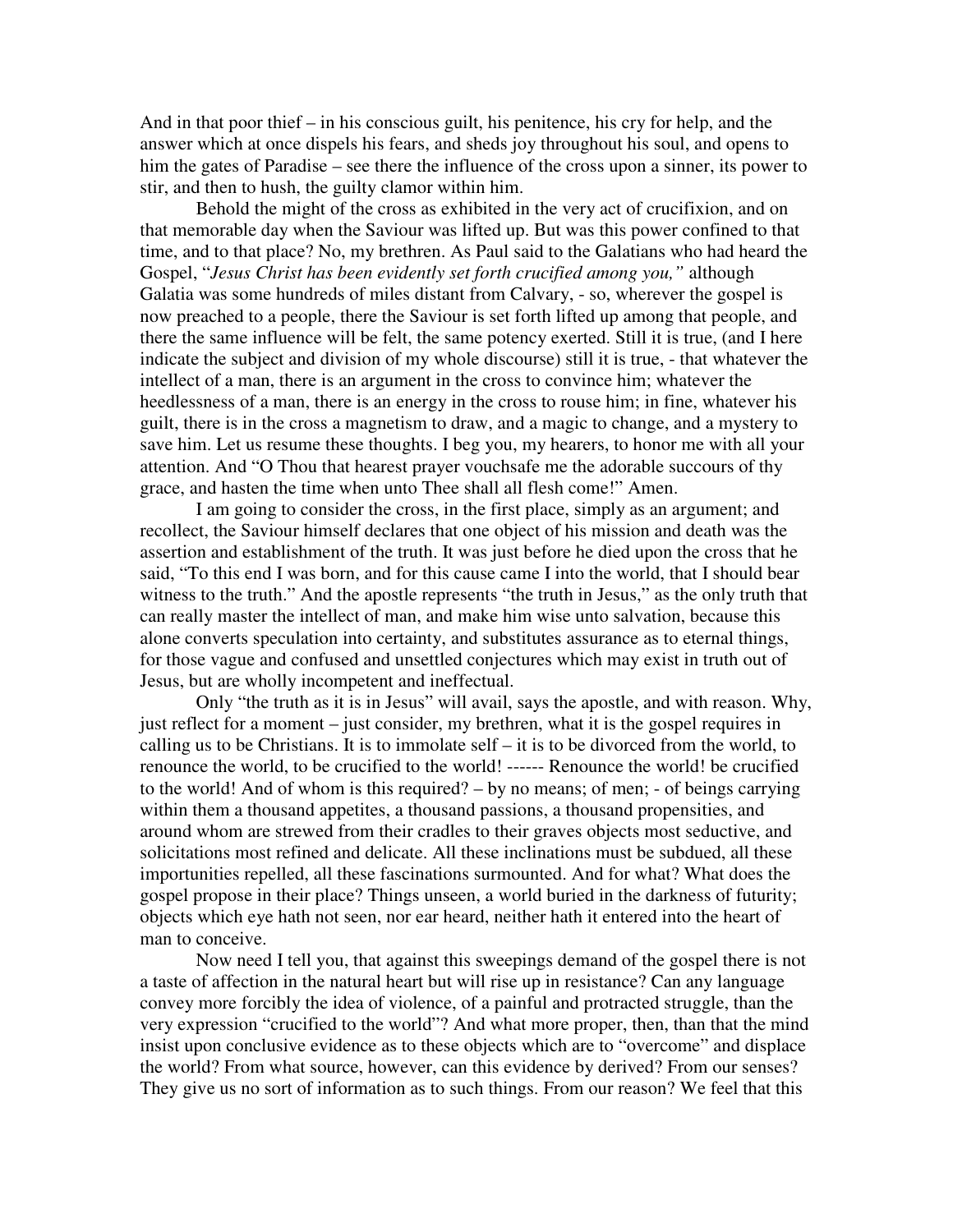is inadequate. From the books of philosophers? But – besides that their lessons are such subtilities as the multitude could never understand<sup>\*</sup> - the truth is, the philosophers themselves felt little confidence in their own reasonings. Socrates when dying, said "I am going out of the world and you remain in it, but which is better is known only to God. I hope," continued the old man, "I hope there is something reserved for us after death." Cicero confesses himself unable to decide anything; and introduces one complaining "that while he was reading the arguments for immortality he felt convinced, but as soon as he laid aside his books his belief was gone." And Seneca well remarks that "the philosophers rather promised, than proved an existence beyond the tomb."<sup>\*</sup>

But if the testimony of the senses, and the decisions of reason, and the systems of philosophy are impotent for the extirpation of our earthly preferences and passions, where can we find that conviction which shall possess the ascendant power? Only in the truth as it is in Jesus. The cross is the only argument; but it is an argument all-sufficient – an argument so conclusive that no power of intellect can refute it, and so simple that there is no ignorance which cannot comprehend it.

Yes, my brethren, Jesus Christ "brings life and immortality to light." He comes "a witness to the people" – to bear witness to the truth." And he supports his doctrines by his life, and vindicates them by his miracles. Bring forth, he says, your sick, your blind, your lame, and your dead; and at his bidding, the sick are restored to health, the blind receive their sight, the lam walk, and the dead are raised to life. These were sufficient attestations ample credentials, and ought to have satisfied all. These however did not satisfy the Jews. They ask another, and, as they themselves admitted, a conclusive testimony; and he gives even that. He seals his doctrines with his blood. And while evil men and angels are exulting in the seeming extinction of the truth, he bursts the bands which held him, and, rising, stamps upon that truth the broad bright signet of Deity confessed; - of a God who could not only bend to his will and at a word the hidden mysteries and ministries of nature, but could invade the pale dominions of Death himself, and grappling there, and in his grave clothes, with the tyrant, could tear the black diadem from his brow, and wrench from his cruel scepter, and shiver at a blow his skeleton empire, and plant his bruised heel in disdain upon the prostrate monster who sought to detain him captive.

O yes, dying and standing a might conqueror over the tomb, the Redeemer graves as with sunbeams the proof of his doctrine. It is impossible now to doubt. If ever incredulity was personified, and skepticism incarnate, it was in those men who witnessed the Saviour's miracles and who crucified him; but, by his death and resurrection, Jesus in a most illustrious manner accomplished even the sign, and achieved even the argument, which they demanded. Of that death and that resurrection I will not stop here to marshall the array of evidence. They are facts incontestible. And if any man doubt, I cut the matter short with that man – he has never examined the subject. No honest mind can examine and not confess the impregnable stability of the truth. It is of great moment, however, to remark that, these facts being proved, the demonstration they furnish is precisely as conclusive to us, as to those who witnessed them; for we believe, and they could do no

<sup>\*</sup> It was expressively taught by the Platonists that none but the philosopher living in meditation could attain to the spiritual knowledge of religion. To him pertained the ……; the people must be satisfied with the …., a compound of falsehood and truth. Hence the distinction between the esoteric and exoteric religion.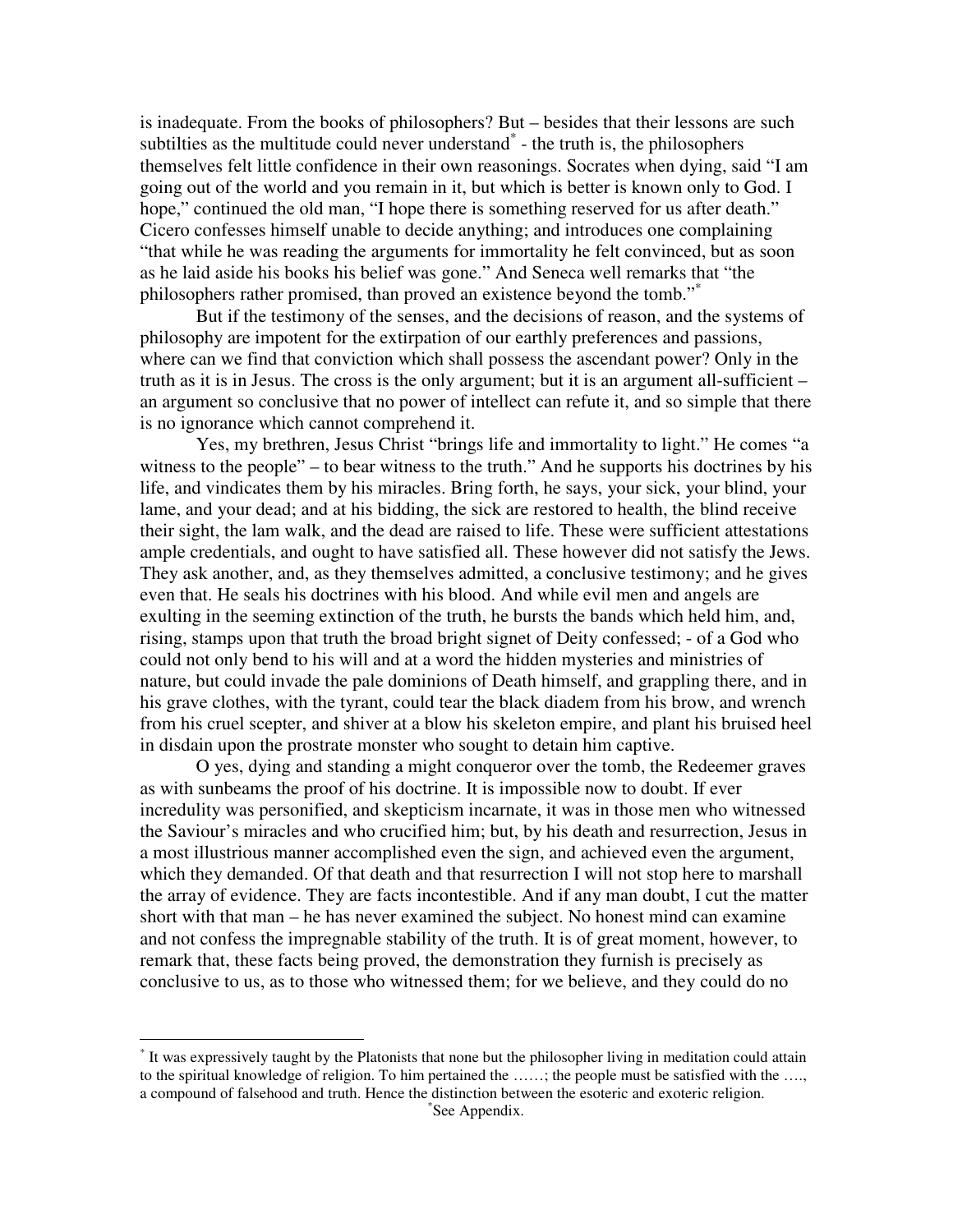more. The demonstration is the same to us, and wherever the gospel goes. They truths the Saviour preached are equally proved, the doctrines equally established.

But these truths thus certain – these doctrines thus established – what becomes of the world with all its attractions? How it is dwarfed! How are all sublunary splendors eclipsed, shined into darkness; - and all mortal glories withered, dimmed, shrunk, and spurned into contempt! Ye charms, ye flatteries, ye fascinations of earth, what are ye? Ye pleasures, ye riches, ye grandeurs, to which men crawl and before which they prostrate themselves, what are ye? Come, let me estimate you now, let me see your worth, let me institute a comparison. ----- But, my brethren, is this necessary? Ah! do not your hearts already feel the force of the argument? What, will ye compare the deceitful pleasures of sin to "the fullness of joy which is in God's presence"! What, will ye prefer the stinted and polluted drops here to the torrents, the rivers of delight which are "at his right hand"! What, will ye lie down in hell and become prey to devils for the glorification of a vile passion! All pomps and glories of this world, are they worthy to be compared to "the glory which shall be revealed in "us", "the exceeding," "the more exceeding," "the far more exceeding and eternal weight of glory? To see God;" – to "be changed into "the same image;" – to "go to Mount Zion, to "the city of the living God, to the heavenly Jerusalem;" – no more to know sin, and sickness, and pain, and sorrow; - to be forever united to saints, and cherubim, and seraphim, shouting "Alleluiah, "Salvation, and glory, and honour, and power, unto the Lord our God; while the four and twenty elders fall down and answer Alleluiah;" – to burn with their ardors; - to satiate the soul with their ecstasies; - to be with Christ; - to behold his glory; - to follow the Lamb withersoever he goeth; - to look into his face; - to gaze upon his glorified form, and think that every vein in that body bled for me; - to be ravished with his smiles; - to fall at his feet; - to cling there – to live there …….. My God! where is the world now? What is it worth? Yonder, yonder is a world for which the Christian Alexander may well weep – yonder it is all radiant with the gold and glowing with the sapphire! But this world – this world which so dazzles and intoxicates us – this clay world, with its clay honours, and clay pleasures, and clay riches – Ah! Lord, how little were eternal objects worthy of the strife, if no better than such a world. And how foolish are we, my dear hearers, is there a spark of reason in us, when we love this world; when we refuse to immolate this world; when we hesitate to gather all this world contains, and trample it in the dust, that we may spring upward and heavenward and grasp the undecaying glory, honour, and immortality set before us in the gospel?

Such is our argument; an argument convincing, and, as I said, of equal power in all ages and to all men. Wherever a preacher or a missionary goes – he may be a weak man, an unlearned man – but he goes armed with this, and by this he will conquer. Christ "lifted up" will be an argument to do what no reasoning, no philosophy can do – an argument high as heaven, and deep as hell, and against which no sophistry of earth, no subtlety of the Devil can avail. The proudest intellect will confess its conclusiveness; and the feeblest, that of the African and the untutored Burman, will rejoice in its majestic simplicity. This is our first article.

But, my brethren and fathers, were it doing any thing, think you, to preach Christ crucified, if the cross were only an argument? Were it not utter ignorance of man, to suppose that any demonstration will disenchant the world? Why, the argument may be overwhelming, and the evidence establish a certainty – but what then? What is all this to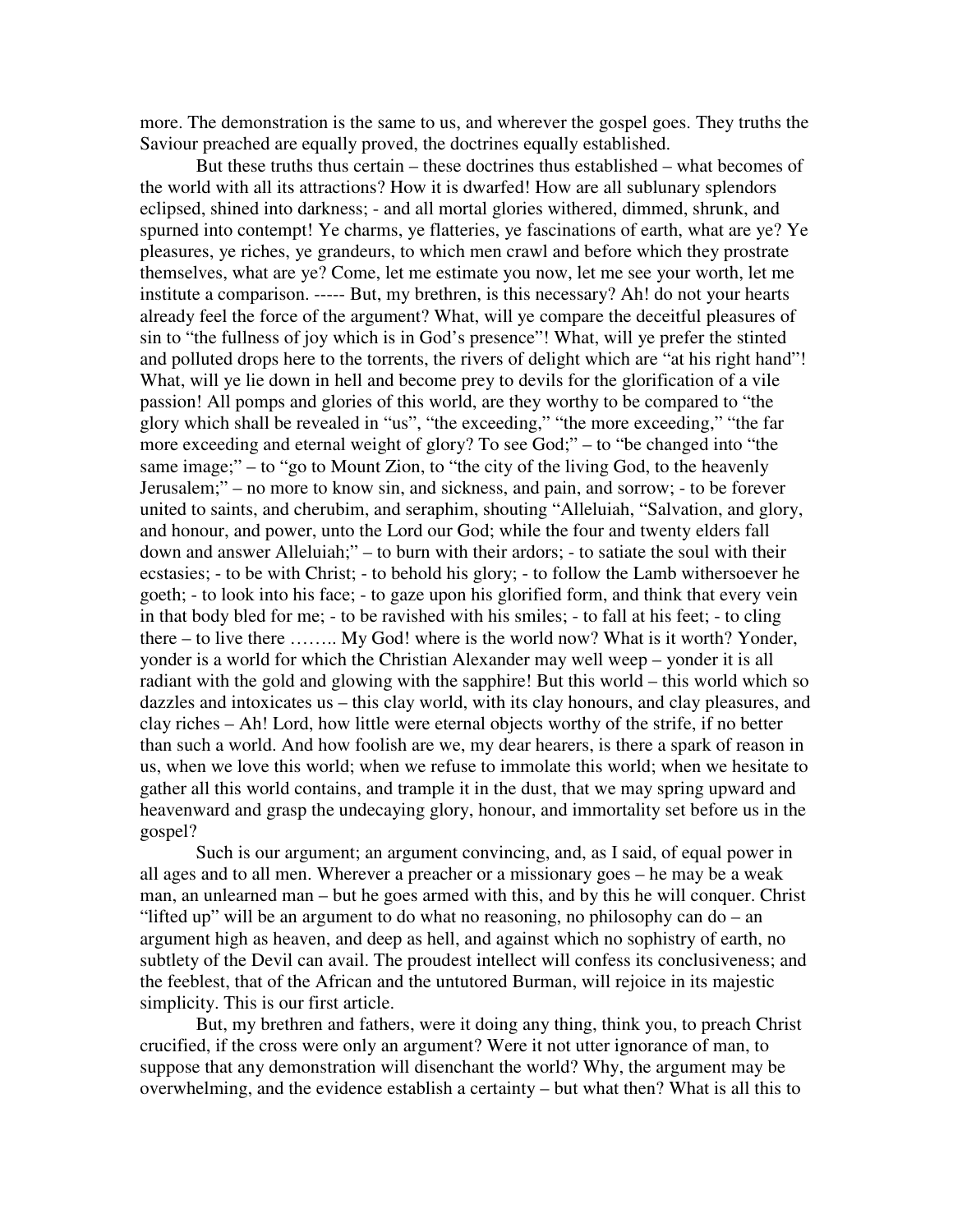one who will not listen to the argument, who will not weigh the evidence? What in truth, my brethren, is the great difficulty we find in our hearers – and which the missionary, too, encounters in his? Is it to convince men who are awakened to eternal things? By no means; - that were easy. No, it is indifference, it is apathy. It is that men are buried in the deep repose and lethargy of nature; that they are sepulchered in the senses. It is that in the polite, we have to do with hearts turned into artificial frost-work; and in the sensual with souls stupefied and imbruted; in short, that all are earth-struck – and that is worse that being moonstruck – that the care of the passions, the dissipations of pleasure, and the more fatal dissipations of business – its ceaseless urgencies and activities – engross the mind, and leave, as to eternity, only a heedlessness and listlessness as universal as it is strange and deplorable.

This is the grand difficulty. And, now, what expedient, what engine can be effectual for salvation which does not meet this? But what can meet it? What can rouse men from this fatal unconcern and callousness? The instrumentality, my brethren, to accomplish this work is still the same  $-$  it is the cross; the power is still in the same object, the Saviour lifted up from the earth. It is idle to talk about what ought to influence us. The simple fact is, that preaching Christ crucified is God's ordinance to stir the souls of men, nor has it ever failed. Whatever the heedlessness of a man, there is in the cross an energy to rouse him, a power which ever has been, and ever will be acknowledged. This is the second proposition I advanced, and one which does not appear to me to require any proof. Who will question it? Why, look at history; - I appeal to facts; - I appeal to the thousands of nations, ages, sexes, temperaments, and conditions, who have confessed this energy of the cross, and yielded to it. And if there be, in all this uncounted assembly, one who has never felt any thing while a bleeding Jesus has been lifted before him, then I know nothing of the human heart; let him stand up, I wish to look at him; he is more or less than man.

Never felt any thing! but it is impossible, I know better. No, my brethren, hardened a man may be; he may have a heart of stone, of steel; he may glory in his obduracy; but if he has ever listened to that tale of love and sorrow, he has not been wholly unmoved. No, No, No, it cannot be. We have amongst us a class of people who are always crying out – "No excitement, we do want excitement in religion" – Very well, let them get a preacher who knows nothing of Christ crucified in the heart, and says nothing of Christ crucified in the pulpit, and he will walk at their head, and lead them quietly and comfortably enough down to hell. The cross will excite. It is the most restless and resistless of agitators. No sooner was it erected than all nature felt and confessed its instigations; the earth heaved, the veil of the temple was rent from top to the bottom, it agitated the rocks, it shook the sheeted dead from their slumbers, and disturbed the sun himself. Nor hath it lost its power. I care not what the man is; let him be ever so desperate and wrapt in marble; let him be invulnerable to the most terrifying denunciations, and inaccessible to the most touching remonstrance; let vice fix her gorgon eye upon him until he be petrified and frozen into flint – I care not. He may be proof against all else, but when this tear-compelling story is unfolded; when there is mustered before him all the tempest which beat upon that sacred head, and all the love which welcomed that tempest for poor man – O, he will not, he cannot be proof against that.

True, he may bid away the holy feeling, he may quench it and perish. But he goes down carrying with him the bitter recollection, that he had been there – in that world, that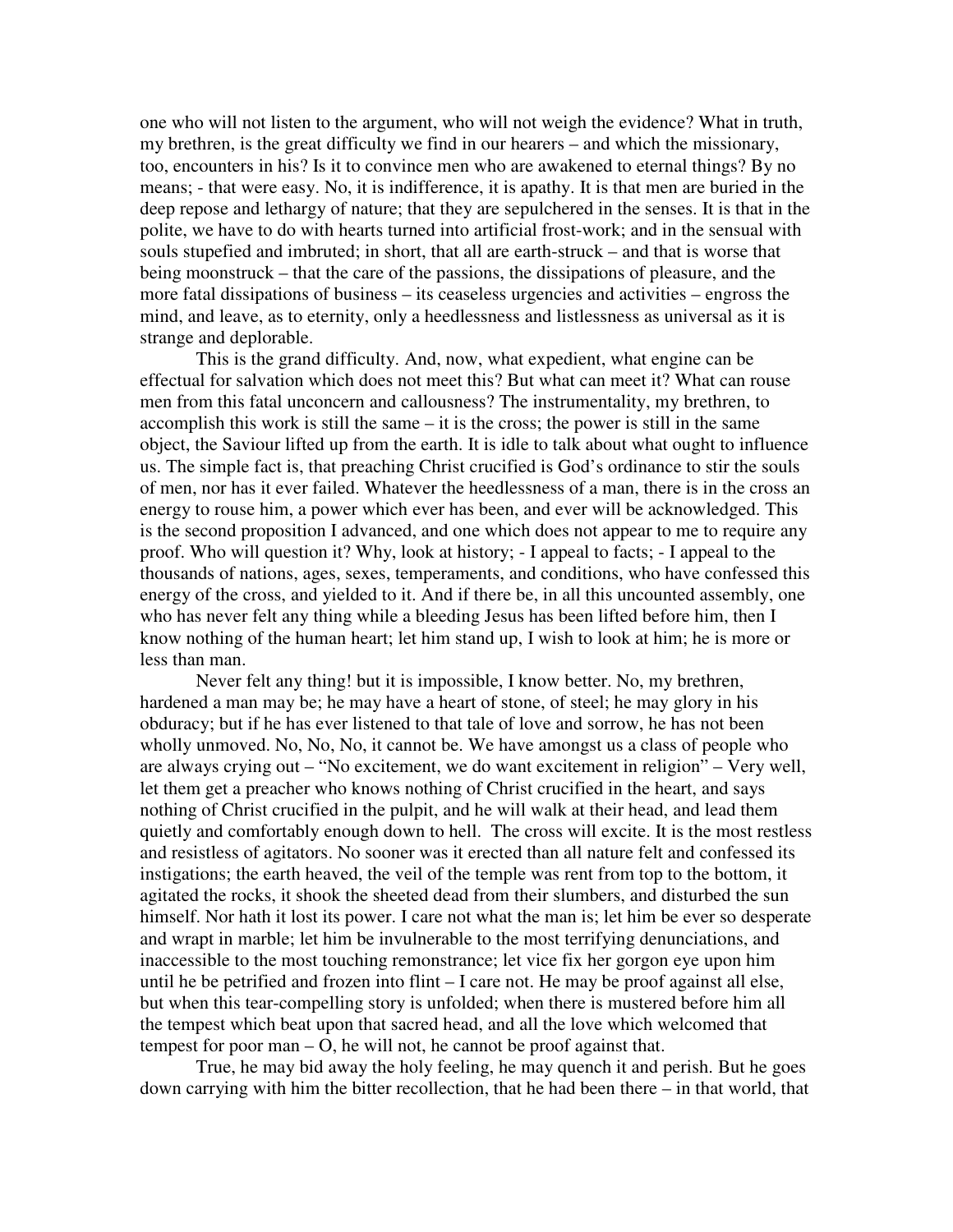planet – where the cross was, and had been touched by it as by a wand. He may stifle the hallowed movement, but it will cost him a struggle, and, for the moment at least, the rock will be smitten, and the heart will gush, and the unbidden tear will tell that all is not yet quite lost.

No, brethren, the unparalleled phenomenon exhibited on Calvary, eighteen hundred years ago, can never die, never can grow old; and wheresoever that is proclaimed, there men's hearts will be shaken; the strings long silent will be swept by an unseen hand; the wells long sealed hermetically will be opened, and the waters stirred to their inmost depths. I know not why it was that when the body of a dead man was let down into the cave, and touched the bones of the long buried prophet, it was quickened into life. But I do know that whenever this truth descends into the bosom – the conscience may have been long dead, shrouded and entombed in adamant – yet its potency will revive at the contact, and the word, although sown in weakness, will be felt to be an active and powerful thing, instinct with vitality and vigour. Nor when I speak thus, when I affirm this so confidently, am I at all regarding the ability of the preacher, though that is important. Nor do I refer even to the invisible workings of the Spirit, though these, I am aware, are indispensable. I am well aware, my brethren, nor can we too constantly bear in mind, that it is the office of the Holy Ghost to apply the atonement. I know that, as in creation this glorious Agent brooded over the elements, and wrought out, from discord and darkness, light and harmony and loveliness, causing the shapeless mass to burst into efflorescence and beauty – so, now, it is his, to move plastically over the chaos of principles, affections, and hearts, disorganized and left in confusion and ruin by the shock of the fall, and to reduce them back, and refashion them to order and holiness, and thus become the author of the new creation. All this I know. But I allude not at present to this. The energy asserted by the text, and of which I speak, is that of the cross, and in the cross itself.

And, now, what if I were unable to account for this energy? What if I should just say, that there is an electric chain which binds our ruined race to the Wonderful Being who hangs there in our likeness? We are told that if two lutes, of the same form, and tuned exactly in unison, be in the same room, and one be struck into melody, the other, though untouched by mortal minstrelsy, will own a kindred sympathy, and give out soft and gentle murmurs. And what if I should tell you that something like this takes place; that when Jesus Christ assumed our form, and entered this world, and was smitten for us, there was a mystery in his pangs which should forever cause the sensibilities of human hearts to vibrate, and waken the play of feelings tender and unearthly? What if I should use the idea of an apostle, and say that, in becoming man, Jesus Christ took not on him the *individual*, but the *nature*; and that – as by this assumption he finished an atonement sufficient for the whole world, and became in this sense "the Savior of all men," and the sins of the thronged and crowded and gathered and pressed in crushing and excruciating weight upon the sufferer – so, by the same union, there goes forth, there is sent back and abroad and flung into men's souls, wherever a crucified Redeemer is preached among them, an effluence, a sensation, a sympathy, thrilling and irresistible? What if I should only say this – and the scriptures would bear me out – it were enough.

But, really, my brethren, all mystery apart, is it strange that the cross is invested with a power to rouse and shake the soul? Strange! is it not the marvel this – not that men are moved – but that all are not instantly melted and subdued by it? Why, let men be only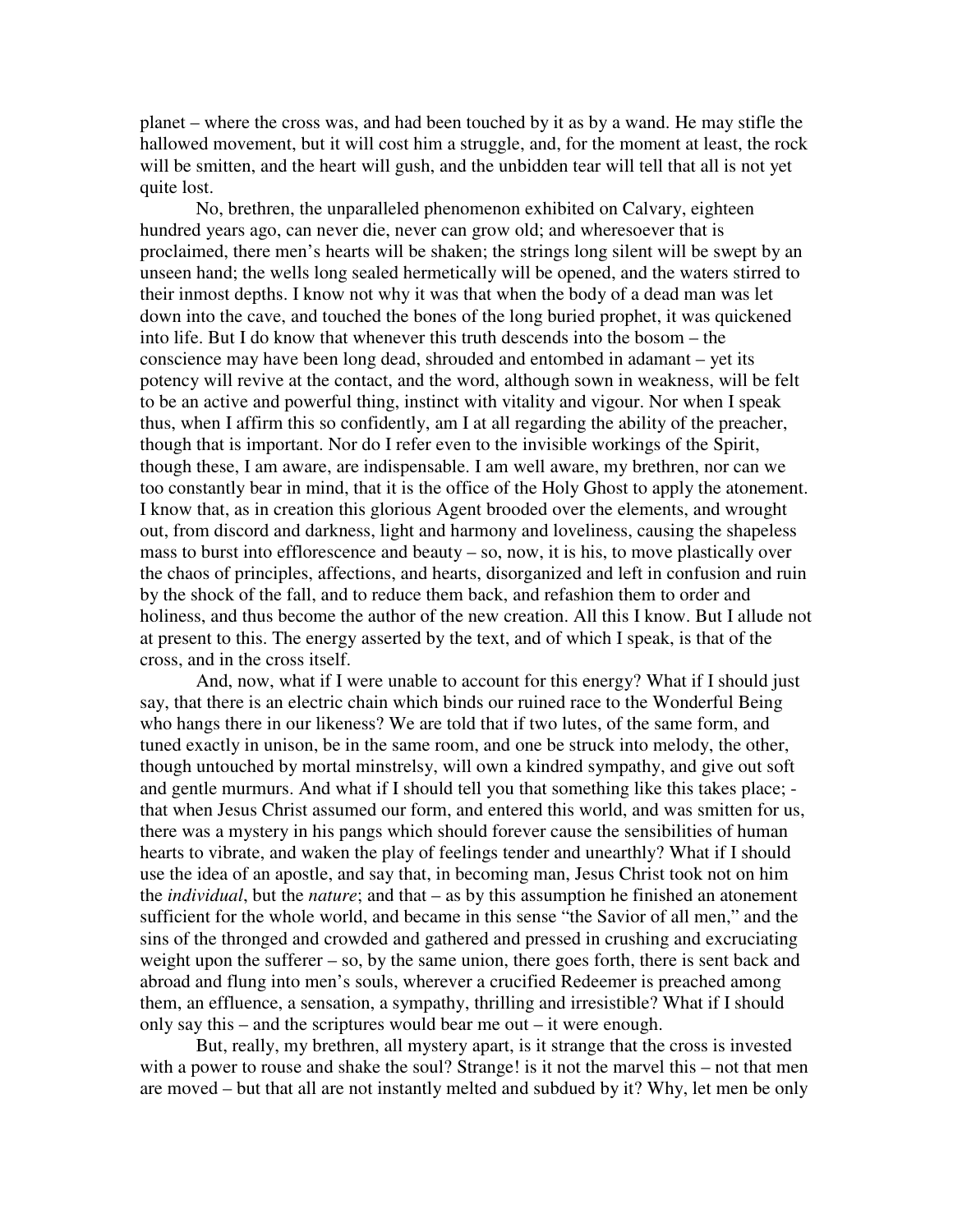men, let them only have pulses that beat, and hearts that throb, and this simple announcement: *"God so loved the world that he gave his only begotten son that whosoever believeth on him should not perish but have everlasting life"* – oh, the very thought is colossal, it is overmastering, and language droops under it – tell me, can this be received with coldness and indifference? is it supposable, is it possible? And, then, the amazing consummation – the Deed! the Deed! the Deed! the tragedy of which this earth was the theatre, while angels gazed confounded, and the hierarchies of heaven bent from their seats in silent astonishment, and Deity itself, I had almost said, must for once have been absorbed, for once have had all its universal regards and expiations arrested, and fixed, and concentrated, - that deed – that spectacle – can that be viewed with apathy?

What! my brethren, that "the Word was made flesh" – that "the Ancient of days" was cradled as an infant – that He, "by whom and for whom all things were created," stooped to poverty and shame; - are *these* things to be heard and have no influence? That, for us men and our salvation, "the brightness of the Father's glory." He who "thought it no robbery to be equal with God," emptied himself, and took upon him "the form of a servant," and terminated upon a giblet, a life of pain, and tears, and blood, O Jesus! IS THIS TRUE? Can I believe *this* and be unmoved? Can *this* fail to bow my soul, and wipe out every record from my heart, and live there alone, the one, single, all-controlling impression, stamped in to the very core, and moulding every fibre to itself? Who is surprised at what a distinguished missionary relates? He was sent among the Indians, and he preached to them with all his earnestness of God, his power, his grandeur, and his glory; but they turned away and laughed at him. Why, they had heard far nobler sermons on these subjects than man could utter. They had sat down by day amid the wild pomp of their mountains, and the sublime silence of their forests; and at night had looked up at the pavement of unfading fire above their heads. They had listened to the rushing of the cataract – "deep calling unto deep," – and to the music of the tempest, and the cry of the hurricane. Before their eyes the lightning's fiery flood had rifted the sturdy oak; the hoarse and strong had thundered on beneath them the might of the earthquake. They had heard THESE preach, and they preached of God in tones which mocked the puny articulations of human eloquence. And now that the white man should come to tell them there is a God, and that this God is great, and powerful, and glorious, - they spurned at him in hardness and derision. Baffled in his first effort, the missionary changed his address, and proclaimed a crucified Jesus. He opened his bible, and read to them those words *"God so loved the world that he gave his only begotten Son that whosoever believeth in him should not perish but have everlasting life"* – *"God spared not his own Son but delivered him up for us all."* Nor did he preach in vain now. The gaze of his audience was at once fastened. They were astonished at the doctrine, and their hearts were at once touched. As the speaker went on with "the faithful saying and worthy of all acceptation," – as he led them from scene to scene of the Saviour's humiliation and sorrow, - from the manger to the garden, and from the garden to the judgment hall – smothered sobs and murmurs began to be heard; until at last, when he brought them to the cross, and showed them, nailed there, the abused and suffering Son of God, and said, - "All this for you, - these tears, these groans, this blood for you"! – the poor savages could refrain no longer; they had stood all else, but they could not stand this; they exclaimed "Is it true? Is it true?" and lifted up their voices and wept aloud.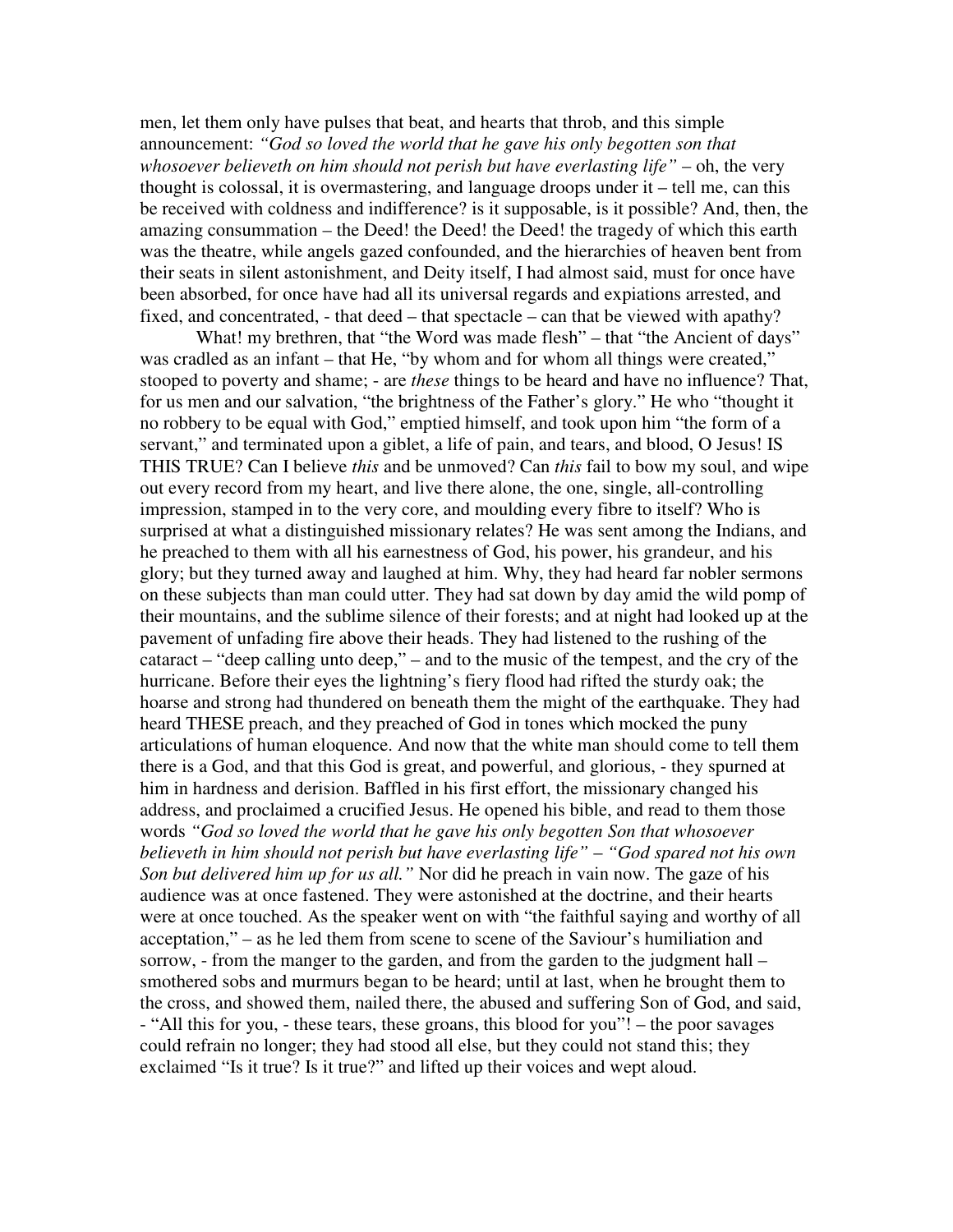Sirs, Sirs, all men call me an enthusiast, but I ask you is not enthusiasm cold common sense here? "What a pity" cried the Roman, "that we have but one life for our country." Which of you but exclaims this night, what a pity we have not a thousand hearts for such a Saviour – a thousand hearts, and every one of them a holocaust, a whole burnt offering, a sacred conflagration of gratitude and devotion.

Nor is it only the overcoming fact of the humiliation and crucifixion of the Son of God that gives such power to the cross. From it what overwhelming truths flash out on a guilty world, as from a blazing, focal, radiating central-point. The cross! what an exhibition does it give of the value of the soul. The cross! what an admonition there of the miseries of the damned. Devouring flames, chains of darkness, howlings of despair, I need you not – the cross where Jesus bleeds to save us gives me a more terrific idea of hell than you can. The cross! what an awful lustre does it pour upon justice, the holiness, and the serenity of God. Above all, the love of God – how dazzling, with what surpassing brightness, does not that shine there – sending a heavenly effulgence all over this dark world, down even to the gates of hell. I ask again, can this cross be viewed with indifference? Is it strange that the cross has power to rouse and stir the heart? Is not this the wonder, not that men are shaken, but that all are not melted and mastered by the very first announcement of a crucified Redeemer; and that whenever and wherever this truth is proclaimed, the scenes of Pentecost are not renewed, and the place is not a Bochim drenched with bursting tears rained quickly out of full hearts? A Philosopher, and not of the worst school either, has declared "it is impossible to love God." For my part, when I look at the cross, I saw how it is possible not to love God; not to call, with the Psalmist, upon heaven and earth, upon our souls and all within us to love and praise HIM; and with old Andrew Fuller \* , to find our hearts forever breaking out into unknown strains of love, and our lips – go where we will – singing

> "O for this love let rocks and hills Their lasting silence break, And all harmonious human tongues The Saviour's praises speak!"

I ought now, my brethren, to enter upon our last article, and, having exhibited the cross as an argument, and a motive, to present it in its most glorious aspect, as the wonderworking power of God in converting and saving the vilest. I am not ashamed, however, to confess that I have undertaken too much. Ashamed! if Paul, if Gabriel were in this pulpit, they would make the same confession. I have no ability to execute what I proposed, and were I foolish enough to make the attempt, a failure would not only be inevitable, but I should glory in it. "Young man" replied a great poet to one who asked him, "What is genius?" "young man, if you have never felt it, I cannot tell you what it is." But if this be true of the inspirations of genius, with how much greater truth may I affirm, as to the transforming omnipotence of the cross, that those of you who know it not be experience, can never comprehend it be explanation. Say what I might, Christ crucified, while it is "unto them that are called, the power of God, and the wisdom of God," will be "to the Jews a stumbling block, and to the Greeks foolishness;" and, after all, you would not only

<sup>\*</sup> See Memoirs prefixed to his Works, page 48.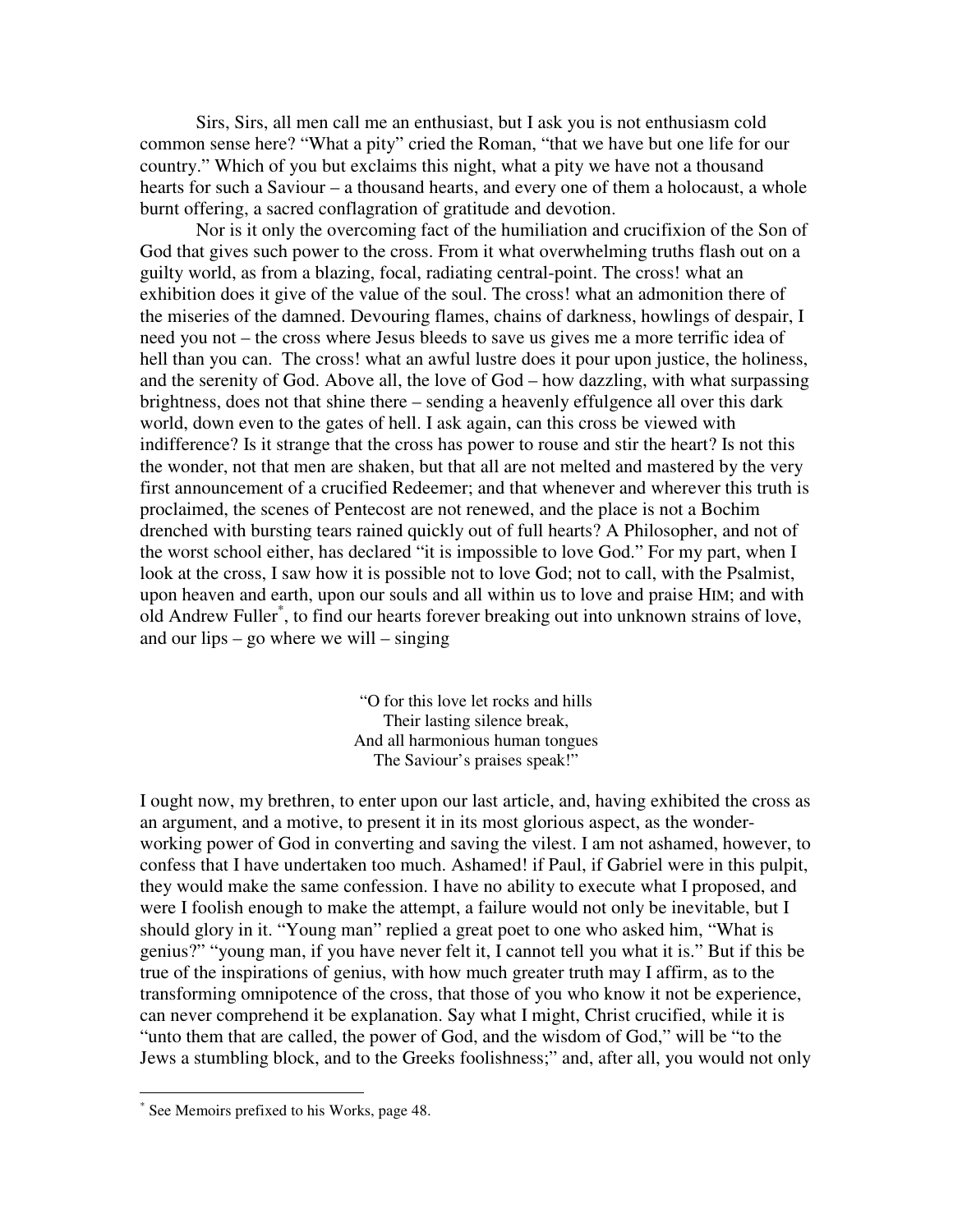exclaim, "Ah Lord God, doth he not speak parables?" Any terms I might use, although the very phraseology of the Bible, would be to the men of the world among you only a mystical and unintelligible jargon. And to you, my brethren, what could I say which you would not feel had been better left unsaid? I was much affected not long since, in a distant city, by the words of a humble individual. We were receiving him into the Church, and he was telling us, as well as he could, in his homely but strong language, of the change wrought in him. At length he stopped, and, looking at me with a countenance expressive of the deepest emotion, observed, "Sir, I cannot speak what I feel; God, Sir, has not given a poor man like me the power to talk of this thing." My brethren, this is all I can say on our present article, God has not given a poor man like me the power to talk of this thing. It is this, my hearers, which makes the cross what it is – this which gives it an efficacy imperial and peerless – this, that it is not only a demonstration to convince the mind, and a talisman to kind the heart, but "the power of God" to the salvation of the soul. Here is the great thing, the grand attraction, the might, the majesty, the sweet though awful mystery of the cross. But here is just the thing that passeth man and angel. I say again, and the more I think the more I repeat it, what can mortal utterance do here? Where among you is the Christian who has not anticipated my remark, that this topic must be felt, and is matter for faith, not speculation.

That for a lost world there is but one remedy, and this a specific, we know. We know that where Christ crucified is not preached, nothing is done for eternity. Much there may be of sublimity and beauty in the orations of the pulpit; but if Christ crucified by not there – while the imagination may be entertained – all will be to the soul only the beauty of frost, and the sublimity of the desert. This we know. But how the cross exerts this power in conversion who can explain? The emblem of the brazen serpent teaches us that the influence is inscrutable; and what can we say but this, that the cross is God's appointment to do this thing, - it is God's ordinance to do this thing. Look at Saul of Tarsus! What aileth him there at the gate of Damascus? What is this internal and spiritual revelation of a crucified Savior, ("in me" as he says<sup>\*</sup>) which in a moment transfixes that proud and haughty fire-soul, and beats him to the ground, and wrings from him the cry "Lord what wilt thou have me to do;" and, riveting his gaze on a single object, sends him through the world exclaiming, "God forbid that I should glory save in the cross of our Lord Jesus Christ;" – who can tell what this is? Go to Corinth! What is this power at work in the church there, which, while the cross is lifted up, cleaves the bosom of that stranger who has come into the assembly, perhaps through curiosity, perhaps to scoff, and causes that unbelieving man to fall upon his face, awed, struck down by the manifestation to himself of the secrets of his heart, and there to worship, and adore, and, departing thence, to proclaim the presence of Jehovah in the congregation? † Who can explain this? And who can say what is that mystery which, at a single look, can soften and disarm the most inveterate enmity; can unlock, as with a key, a spell, the soul, and untwist all the links which chain it in icy hardness, and break up all the spring and deep fountains of tenderness, and penitence, and love, and cause men to "look on him who they have pierced and mourn as one mourneth for an only son, and be in bitterness as one who is in bitterness for his first-born." What is all this? I know not. It is a subject, not for discussion, but adoration. My brethren, I know not; I only know (hosannas to God for

<sup>\*</sup> Gal. i. 16.

<sup>†</sup> 1 Corinthians 14: 24, 25.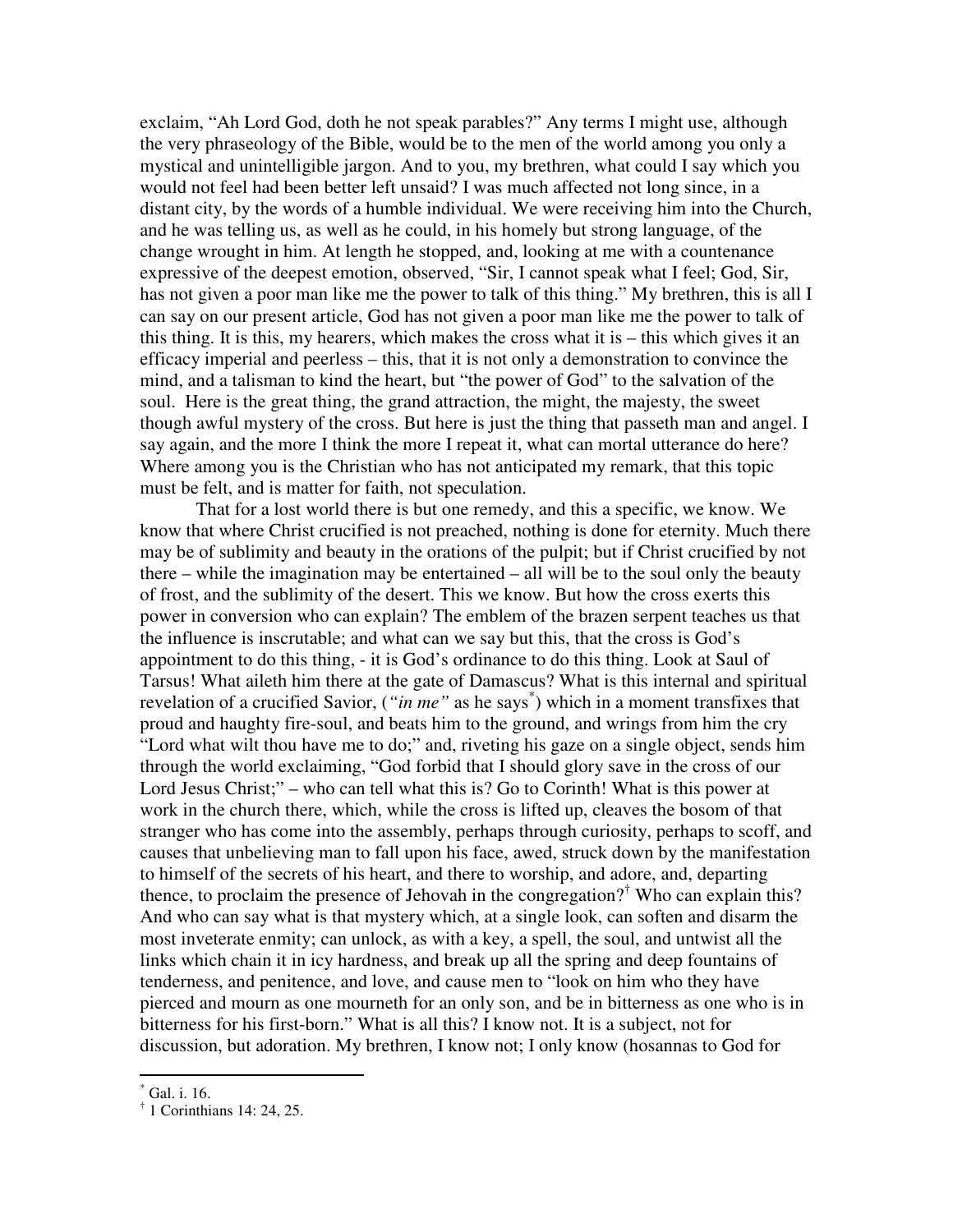this! O cross, cross of my bleeding Lord, may I meditate on thee more, may I feel thee more, may I resolve to know nothing but thee,) I only know it is so. "Then he stood awhile, and looked, and wondered, for it seemed surprising that the sight of a cross should so affect him. He looked, therefore, and looked again, until the spring in his head sent the waters down his cheeks." Such is the simple, but beautiful language of Bunyan, and it finds an echo in many a heart here. And I have only to wave my hand thus, and hundreds in this house would stand up and tell, with starting tears, of this mystery, this unsearchable wonder of the cross. Nor only you. Thousands in other lands, thousands of the heathen, who were yesterday enveloped in guilt and wretchedness, and to-day telling of this power of the cross, and looking, and wondering, and looking again, until their swelling hearts run over, and the floods roll down their cheeks. Yes, O yes, thou wonderful cross! and might a sinner who cannot preach of thee, be permitted to testify, I too, O my God, ("my soul hath it still in remembrance and is humbled in me") I too, unworthy as I am, could speak.

> "In evil long I took delight, Unawed by shame or fear, 'Till a new object struck my sight, And stopped my wild career.

I saw one hanging on a tree In agony and blood, Who fixed his dying eyes on me As near his cross I stood.

Sure never 'till my latest breath, Can I forget that look, It seemed to charge me with his death, Though not a word he spoke.

My conscience felt and owned the guilt, And filled me with despair, I saw my sins his blood had spilt And helped to nail him there.

Alas, I knew not what I did, But now my tears are vain, Where can my trembling soul be hid, For the Lord I have slain.

Another look he gave which said I freely all forgive, This blood is for thy ransom paid, I die that thou mayest live."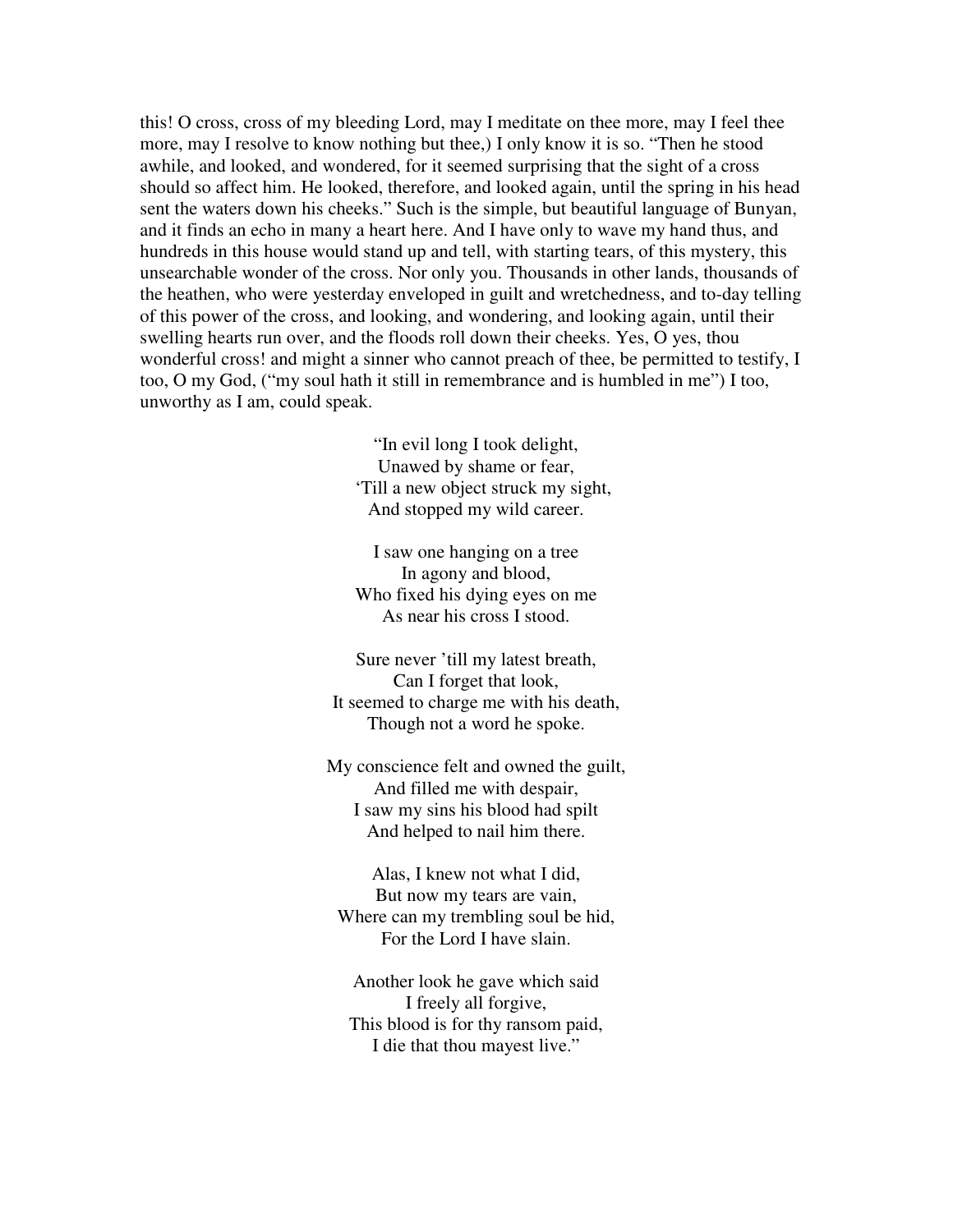My Fathers, and Brethren, and Friends, I have finished, though all feebly, the discussion of the text. I am afraid I have detained you too long. I cannot help it, however, on such a theme as the cross of Jesus. In eternity we shall wonder how we could ever have begun to talk of any thing else, or have ceased talking of this after we had begun. It rests now with ourselves not to allow the subject to be without fruit, but to derive from it the lesson it imparts. The words upon which we have been meditating are not isolated. They are selected from a passage which portrays as formidable indeed the engagement before us, the struggle to which as a body we are pledged and enlisted. "Now," says the Saviour, "is the judgment of this world." What a conflict! Wherever, then, superstition, and sin, and darkness reign, the gospel is to confront and assail them, and that, too, in a war of extermination. We wage with "the rulers of the darkness of this world" a contest glorious indeed, but how arduous! Let us gird ourselves with a courage worthy of such a cause; and wrestle, and strive, and strike, like men who feel within them celestial promptings, and in whose ears are ringing the acclamations of heaven, and the shout of the King himself, "the high calling of God in Christ Jesus." It was said of Julius Caesar, "*eodem animo scripsit quo bellavit,*" – "*He wrote with as mush spirit as he fought*." Let the reverse of this be true as to us. Let us fight with as much spirit as we write, and speak, and pass resolutions, and what shall we not accomplish. Nor is the warfare a doubtful one. "Now," the Redeemer adds, "shall the prince of this world be cast out." Where this gospel goes Satan's throne is broken, his kingdom subverted and a blow dealt which resounds throughout the borders of his dominions. How much has already been accomplished, and how swiftly, even while I speak, prophecy is leaping into fulfilment, you require not me to say. What hath not God already wrought! Beneath the stormy tides and agitated elements of passion, how, age after age, hath a strong and pure under-current been silently propelling the enterprize of heaven. What changes have not been already effected by the simple ministry of truth – changes more astonishing than all the revolutions achieved by fleets and armies. And now, this day, every wave rolls and every wind wafts us the news of fresh and glorious conquests by our Emmanuel "riding prosperously because of truth and meekness and righteousness." This is one lesson to be derived from our subjects.

But, my brethren-while by the whole passage we are taught this lesson, while we are instructed there as to the combat to which we are championed, and hear there the cry to battle pealing out from the gospel of peace, to battle for truth and man and God, and hail there the certain triumph-let us fix our eyes intently upon the text as the cynosure of our hopes, and learn from that what is the only engine by which we can conquer, the only weapon which is "mighty through God to the pulling down of strong holds," – I mean the cross – Christ lifted up from the earth to draw all men unto him. "Every battle of the warrior," says Isaiah, "is with confused noise, and garments rolled in blood; but this shall be with burning and fuel of fire." Only the silent melting, subduing energy of the cross can succeed. Forget this, - employ man's wisdom, - and defeat awaits us, confusion will overwhelm us. But use this instrumentally, and before its almightiness Satan shall fall from heaven like lightning, and there can stand no resistance, there shall avail no enchantment of earth, no stratagem, no divination of hell, against Israel. "Let the heathen rage, and the kings of the earth set themselves, and the rulers take counsel together against the Lord and against his anointed" – they "imagine a vain thing," if the cross be there. Let the banded might of numbers oppose – God is in the midst of us, we shall not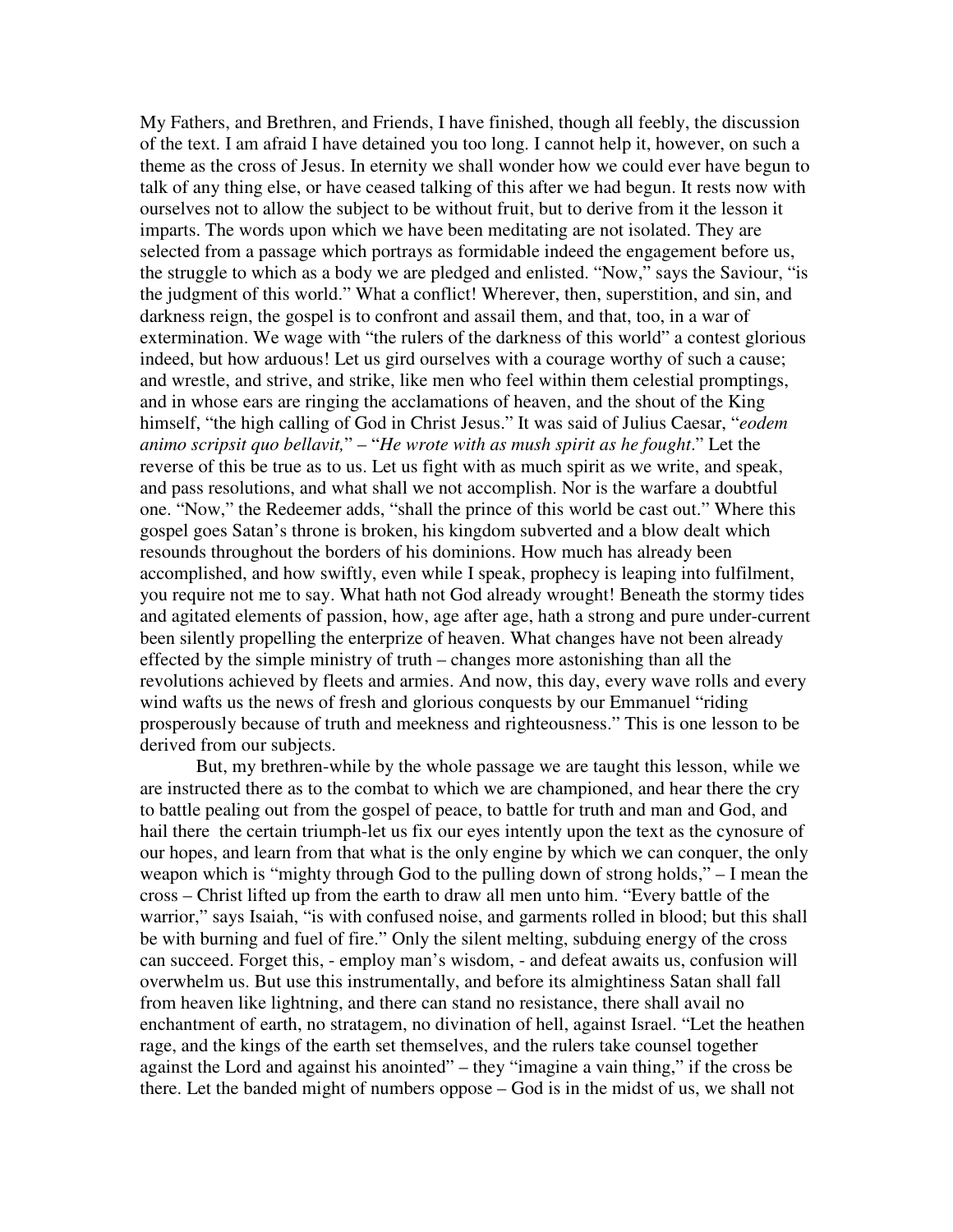be moved if the cross be there; "the Lord of hosts is with us, he will be exalted among the heathen, he will be exalted in the earth." In a word, let the night which like a pall covers a nation be ever so thick and palpable – let idolatry overshadow a people until it sweeps, in it dismal train, every star from out their sky – if the cross goes there, its radiance will pierce the gloom, its beams will dissipate the darkness. This is another lesson taught by the subject. Do we not need it, my brethren? Has the preaching Christ crucified the prominence in our modern scheme of missionary operations, which it had in the system of the Apostles? I ask, with humility, are we sufficiently imbued with the lesson?

And are we sufficiently mindful of another, and the last lesson I notice as to be gathered from our subject, and which more particularly regards ourselves? I allude to the necessity of our lives always near the cross, and drinking deeply and perpetually its hallowing inspirations. Brethren, that Christians in these days are what, alas, most of them are – that the atonement affects them so feebly – is owing, not to that atonement's being now to common a topic, but to our contemplating it too little. How intense – still and soft – yet severely, sublimely intense, is the efficacy of the cross of Christ, where its entire, unmutilated influence is permitted. For my part, says the Apostle, "I am crucified by it to the world, and the world to me." It "constrains me." O, let it crucify us; let it constrain us. The word "*constrain*" is, in the original, so powerfully energetical, so rich in expressiveness, that it is difficult to decide between several meanings, all equally just and beautiful. Nor am I going to decide. I choose rather to unite them all, and on them found my closing exhortation.

Does the term often signify "*transport*?" Let us adopt this meaning, and then let the cross transport us. Hear Paul, in a sort of ecstacy, crying out "If any man love not the Lord Jesus Christ, let him be anathema maranatha." Listen to one of the early Christians who says, "to me it is much more bitter to offend Christ than to be tormented in hell;" and to another who declares "I say the truth, if on one hand I saw the pains of hell, and on the other the horror of sinning against the love of Jesus, and I must be plunged in one, I would choose the pains of hell, I could never sin against this love." My brethren, you are perhaps staggered at these exclamations; but these men spake just what they felt. They were being transported, they were ravished, they were "beside themselves unto God." And what they felt we should feel; there are holy ecstacies of love which we should know. If the word signify "transport," then let the cross transport us.

But the terms also mean "*surround and urge on every side."* Let us adopt this meaning, and then let the love of a crucified Saviour surround us. Let it be the circumambient atmosphere we breathe, and in which our souls are steeped; the allpenetrating, all-pervading, all-animating, all-inflaming motive. What motive like this to kindle our languid affections; much forgiven and yet but little love! My soul, can this be possible? What motive like this to deracinate the wretched selfishness of our nature: why does he die? Why but that "they who live should live no more to themselves, but to him who gave himself for them?" Where such a motive to fortify us with holy endurance of hardness? Have the members of any thing to do with rose, while the head is crowned with thorns? In short, what an incentive here to the noblest charity. "Ye know the grace of our Lord Jesus Christ, that though he was rich, yet for your sakes he became poor, that ye through his poverty might be made rich." Do ye know this grace my brethren? do ye study this grace? Then you need nothing else to preach charity to you. Look at the cross! behold how he loves you! there, there is a charity sermon for you! Ah, listen to it, listen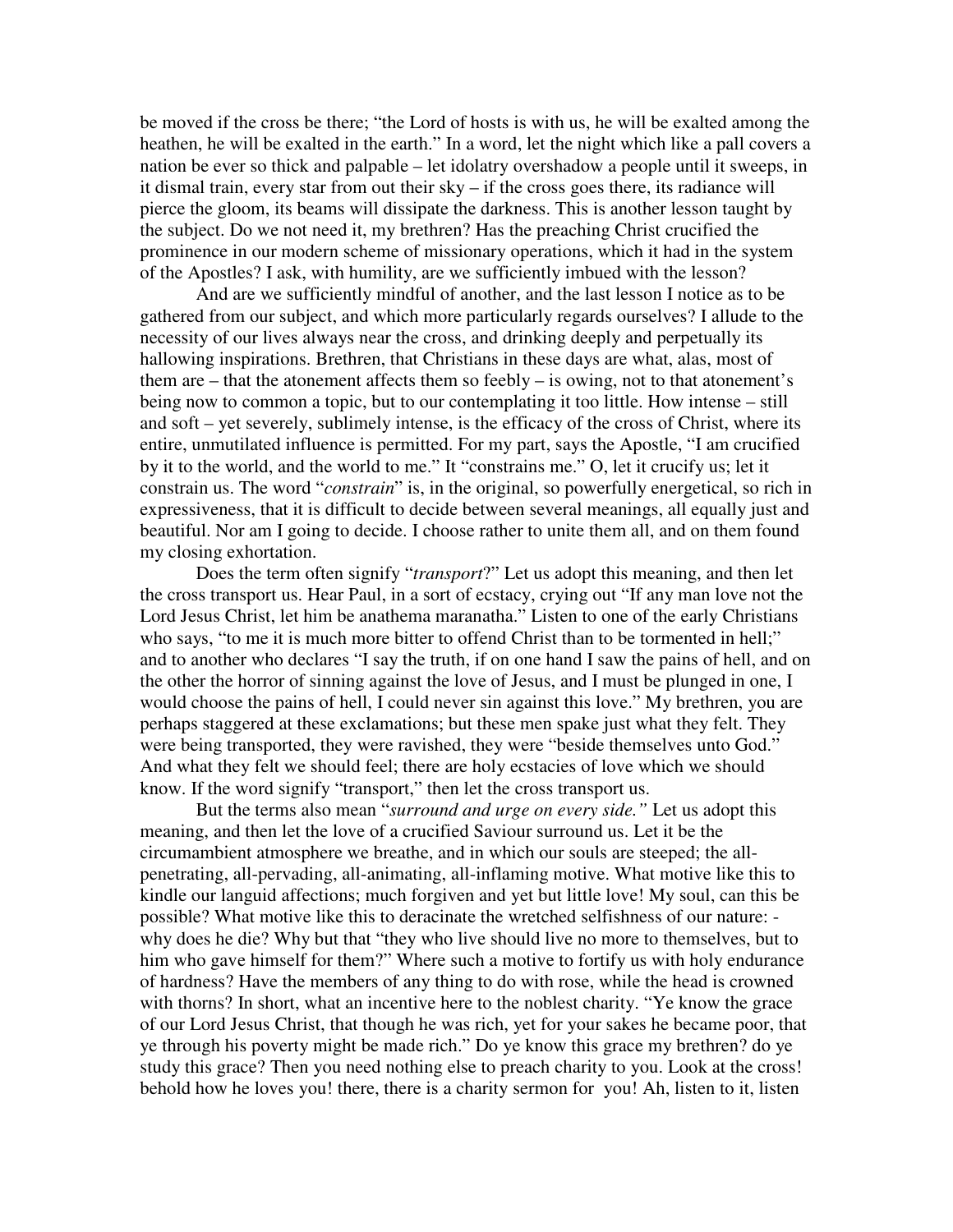to it. Give him love for love; charity for charity; sacrifice for sacrifice; heart for heart; give him every thing, for he gave more than every thing for you. Yes, if the word means "surround," let the love of Christ surround us; let is compass and press us on every side with a sweet but resistless violence.

Lastly, the import of the term may be, and literally, is "*Unite.*" Let us adopt this meaning, and then let, oh! let the love of Christ unite us. "Who," asks the Apostle, "shall separate us from the love of God which is in Christ Jesus our Lord?" And I – I exclaim, with equal confidence, who, what, shall separate us from each other, united as we are by this love? What shall separate us? Shall persecution? No, that will only bind us closer. Shall the feuds by which in this world society is torn, and even members of the same family armed and exasperated against each other – sectional jealousies and political rancor, and party malignity? No, the cross which lifted the Saviour from the earth lifts us high above – what shall separate us? Internal strife, intestine dissention? God forbid. No, my brethren, I am persuaded better things of you. No, never, never, never; it cannot be. No, by our common toils and suffering as Baptists; by the venerable men who sang together over the cradle of this convention – those who reverend forms I still see lingering fondly there – and those who this night, it is no presumption to believe, are beholding us with ineffable concern even from their thrones in glory: by the blood which cements us, and by the new commandment written in that blood: by the memory and love of Him who hath bound us together with ties indissoluble and eternal, and who is now in our midst shewing his wounds, his hands, his feet, his side, his head, and saying "as I have loved you even so ought ye to love one another:" by all the glorious recollections of the past, and by all the more glorious anticipation of the future – this must not, will not, shall not, cannot be.

But my heart is too full. I must stop. My tears will not allow me to say many things I had wished to say. My feelings choke my utterance. Let me only repeat the Apostle's words – "The love of Christ constraineth us." Let me only renew the exhortation, Get nearer the cross, Live nearer the cross. Then no discord can interrupt our union, no troublesome birds of prey disconcert our sacrifice. "Now there stood by the cross of Jesus his mother, and his mother's sister, Mary the wife of Cleophas, and Mary Magdalene." Let us take our stand there too, and we shall never want zeal, we can never lack devotion to the Saviour, and love for each other. Nor is it long t hat we have to be here, and to do for Jesus. Where is Crawford? I seek in vain for his familiar face among you. Where is Knowles? It seems to me but yesterday that I was addressing many of you, and he was there – his countenance beaming with intelligence and affection. Where is he now? I look around, but I miss him to-night. And to-morrow, my Brothers and Fathers, where shall you and I be? To-morrow we, too, shall be missed. To-morrow the place that knows us shall know us no more. To-morrow we shall die, and the throne be piled up for judgment, and we ourselves standing at the foot of the awful tribunal. Let us act in view of that hour. Let us listen to the voice which comes to each of us this night from heaven, "Be thou faithful unto death, and I will give thee a crown of life." My brethren, my very dear brethren, have we been faithful? Each of us can say "I know whom I have believed, and that he will keep that which I have committed to him against that day." Can Jesus say, as to each of us, I know who I have believed, and that he has been faithful to the trust which I have committed to him? O, let not the sin of perfidy rest longer upon us. Let no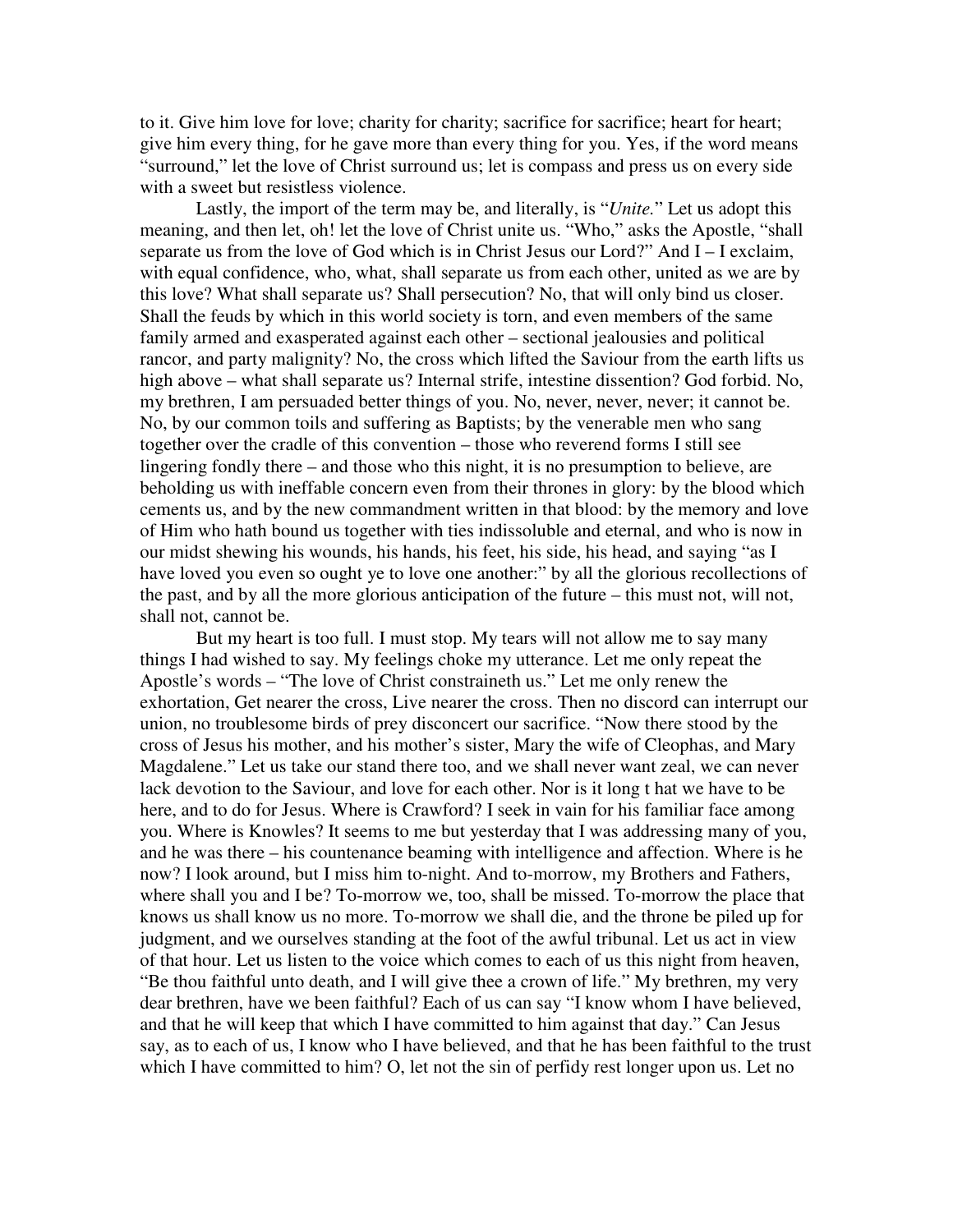neglected duties and broken vows cry longer to heaven against us. Let not our works be longer "found unperfected before God."

"Christians, view the day Of Retribution! Think how ye will hear From your Redeemer's lips the fearful words, "Thy brother, perishing in his own blood, Thou saw'st. – Thy brother hungered, was athirst, Was naked, - and thou saw'st it. He was sick, Though didst withhold the healing; was in prison To vice and ignorance – nor didst thou send To set him free. Oh! ere that hour of doom, Whence there is no reprieve, brethren, awake From this dark dream.

This time of hope And of probation speeds on rapid wings Swift and returnless. What thou hast to do Do with thy might. Haste, lift aloud thy voice, And publish to the borders of the pit The resurrection . . . . . Then, when the ransomed come With gladness unto Zion, thou shalt joy To hear the vallies and the hills break forth Before them into singing; thou shalt join The raptured strain, exulting that the Lord Jehovah, God omnipotent, doth reign O'er all the earth."

Even so, Amen. O God the Father, hasten that time! O Holy Ghost, inspire us with something worthy of the name of zeal in such a cause! O Glorious Shiloh, unto thee let "the gathering of the people be"! Let they kingdom come! "For thine is the kingdom, the power, and the glory, and the victory, and the majesty – all that is in the heaven and in the earth is thine – thine is the kingdom O Lord, and thou art exalted as head over all – and blessed by thy holy name, and let the whole earth be filled with thy glory. Amen, and Amen."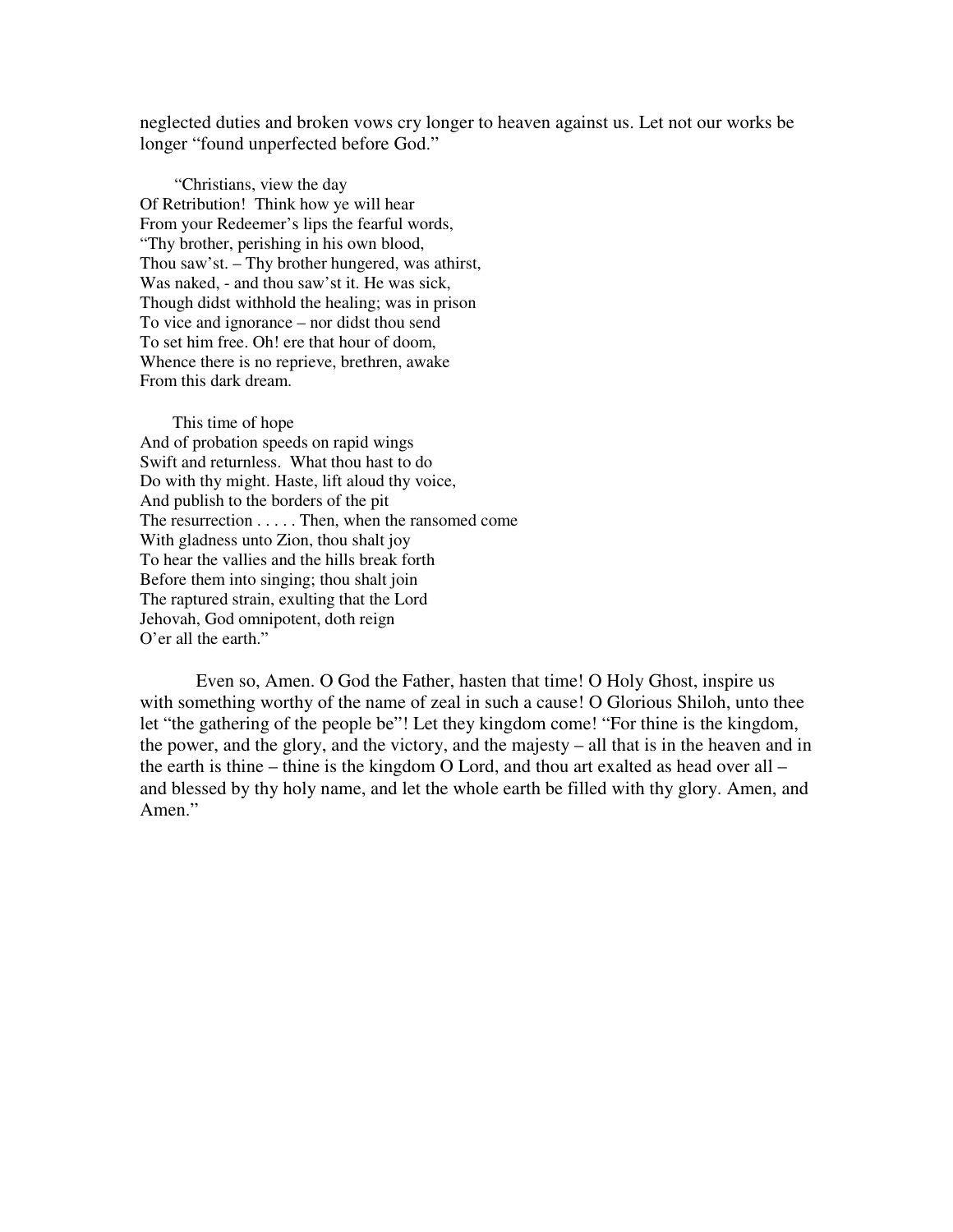#### A P P E N D I X

MANY members of the late Convention will remember the very interesting history, given by the Chinese convert Avung, of the painful conflicts of his mind even while he was a most bigoted idolater of the shrine of Guadama – his doubts, and fears, and restless religious desires, and undefined yearnings after truth, and overwhelming perplexities. In the following passage they will recognize almost an exact repetition of Avung's account, indeed many of his very words. It is an extract given by Neander from a work of some antiquity which sketches vividly the exercises of a mind earnestly inquiring after truth, and seeking in vain to find tranquility in the strife of human opinion and the contending systems of philosophy. The work is called the Clementine; and Clemens, a Roman of noble family, who lived at the period of the first promulgation of Christianity, thus describes himself –

"From the earliest days of my youth, doubts, like the following, which have come into my mind, I know not how, have constantly exercised my thoughts. After death shall I exist no longer, and will no one ever remember me? does infinite time thus drown all human affairs in oblivion? Then will it be, as if I had never been born? When was the world created, and what was before the world was? If it has existed from eternity, it will last to all eternity: if it had a beginning, it must have and end. And what will again exist after the world, unless it be a death-like stillness? Or, perhaps, something may then exist, which now it is impossible to conceive. Whilst I," continues he, "incessantly bore about with me thoughts like these, I know not whence, I was constantly tormented, so that I grew pale and wasted away – and what was most dreadful of all, when I endeavoured to free myself from this anxiety as being useless, these sufferings only awakened again in my heart with stronger violence, and inflicted on me more severe vexation. I knew not that in these tormenting thoughts I had a good companion, which was leading me to eternal life, as I afterwards found by experience, and I thank God, who rules all things for this, because by these though, which at first so tortured me, I was obliged to search out the truth. And when this had taken place, I pitied as wretched creatures the very men, whom at first in my ignorance I was in danger of considering happy. As I found myself harassed by these thoughts from my very childhood, I visited the schools of the philosophers, in order that I might have something certain to repose upon, and I saw there nothing but building up and pulling down of systems, strife and contradiction; and sometimes, for instance, the doctrine that the soul is immortal gained the victory; sometimes the notion that it is mortal: when the first carried the day, I was glad, if the latter triumphed, I was again cast down. Thus was I driven backwards and forwards by different arguments, and I was obliged to suppose that things appear not as they really are, but as they are represented from this side or from that. I was hence seized with far stronger dizziness, and I signed from the bottom of my heart."

He at first resolves to visit Egypt, and seek to quench this thirst after truth by the study of magic, but calmer counsels deter him; and while thus tossed, and agitated, and